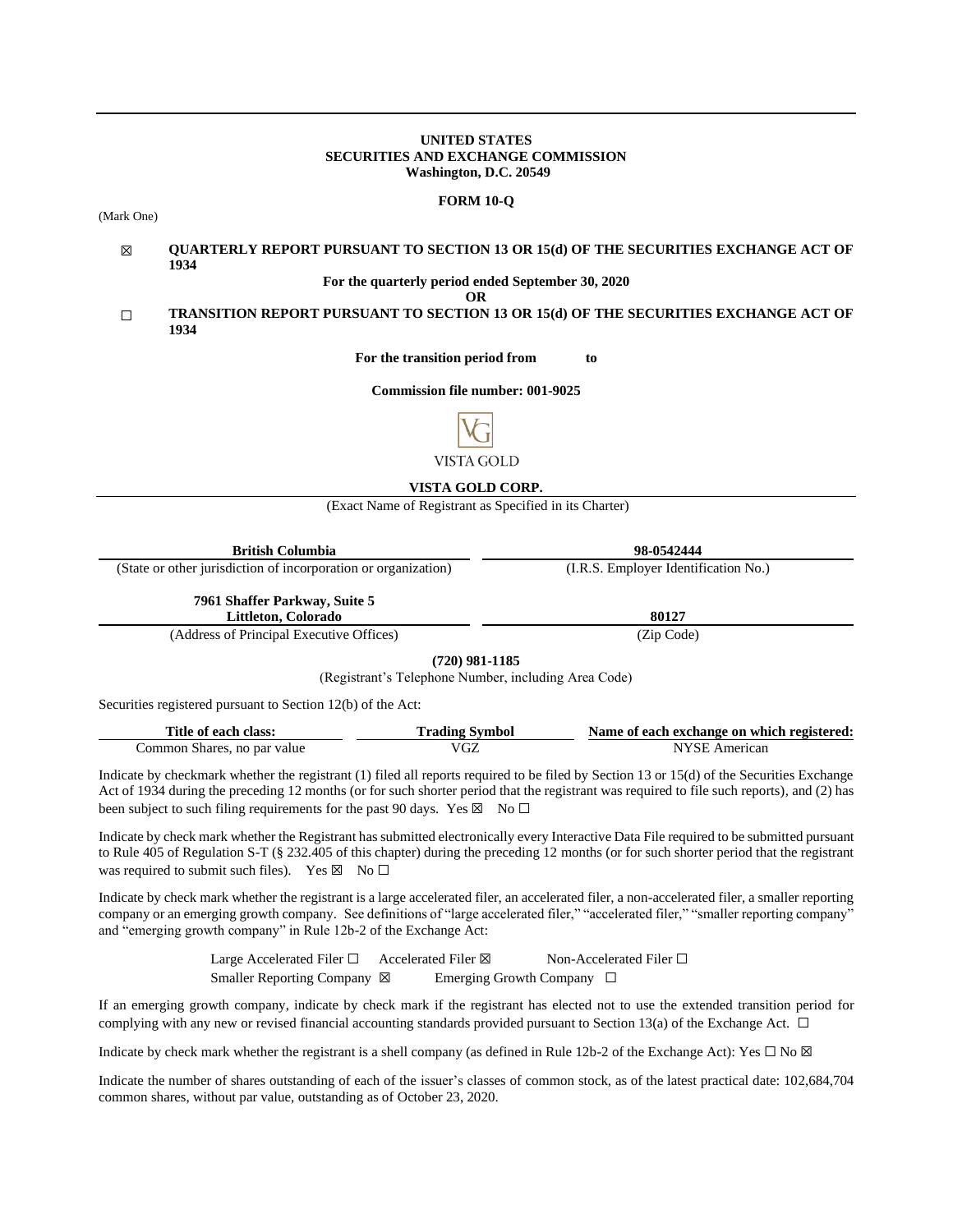# **VISTA GOLD CORP. (An Exploration Stage Enterprise) FORM 10-Q For the Quarter Ended September 30, 2020 INDEX**

|                                                                         | Page |  |  |  |  |  |  |
|-------------------------------------------------------------------------|------|--|--|--|--|--|--|
| <b>PART I – FINANCIAL INFORMATION</b>                                   |      |  |  |  |  |  |  |
| <b>ITEM 1. CONDENSED CONSOLIDATED FINANCIAL STATEMENTS</b>              |      |  |  |  |  |  |  |
| ITEM 2. MANAGEMENT'S DISCUSSION AND ANALYSIS OF FINANCIAL CONDITION AND | 14   |  |  |  |  |  |  |
| RESULTS OF OPERATIONS                                                   |      |  |  |  |  |  |  |
| <b>ITEM 4. CONTROLS AND PROCEDURES</b>                                  | 30   |  |  |  |  |  |  |
| <b>PART II – OTHER INFORMATION</b>                                      |      |  |  |  |  |  |  |
| <b>ITEM 1. LEGAL PROCEEDINGS</b>                                        | 30   |  |  |  |  |  |  |
| <b>ITEM 1A. RISK FACTORS</b>                                            | 30   |  |  |  |  |  |  |
| ITEM 2. UNREGISTERED SALES OF EQUITY SECURITIES AND USE OF PROCEEDS     | 31   |  |  |  |  |  |  |
| <b>ITEM 3. DEFAULTS UPON SENIOR SECURITIES</b>                          | 31   |  |  |  |  |  |  |
| <b>ITEM 4. MINE SAFETY DISCLOSURE</b>                                   | 31   |  |  |  |  |  |  |
| <b>ITEM 5. OTHER INFORMATION</b>                                        | 31   |  |  |  |  |  |  |
| <b>ITEM 6. EXHIBITS</b>                                                 | 32   |  |  |  |  |  |  |
| <b>SIGNATURES</b>                                                       |      |  |  |  |  |  |  |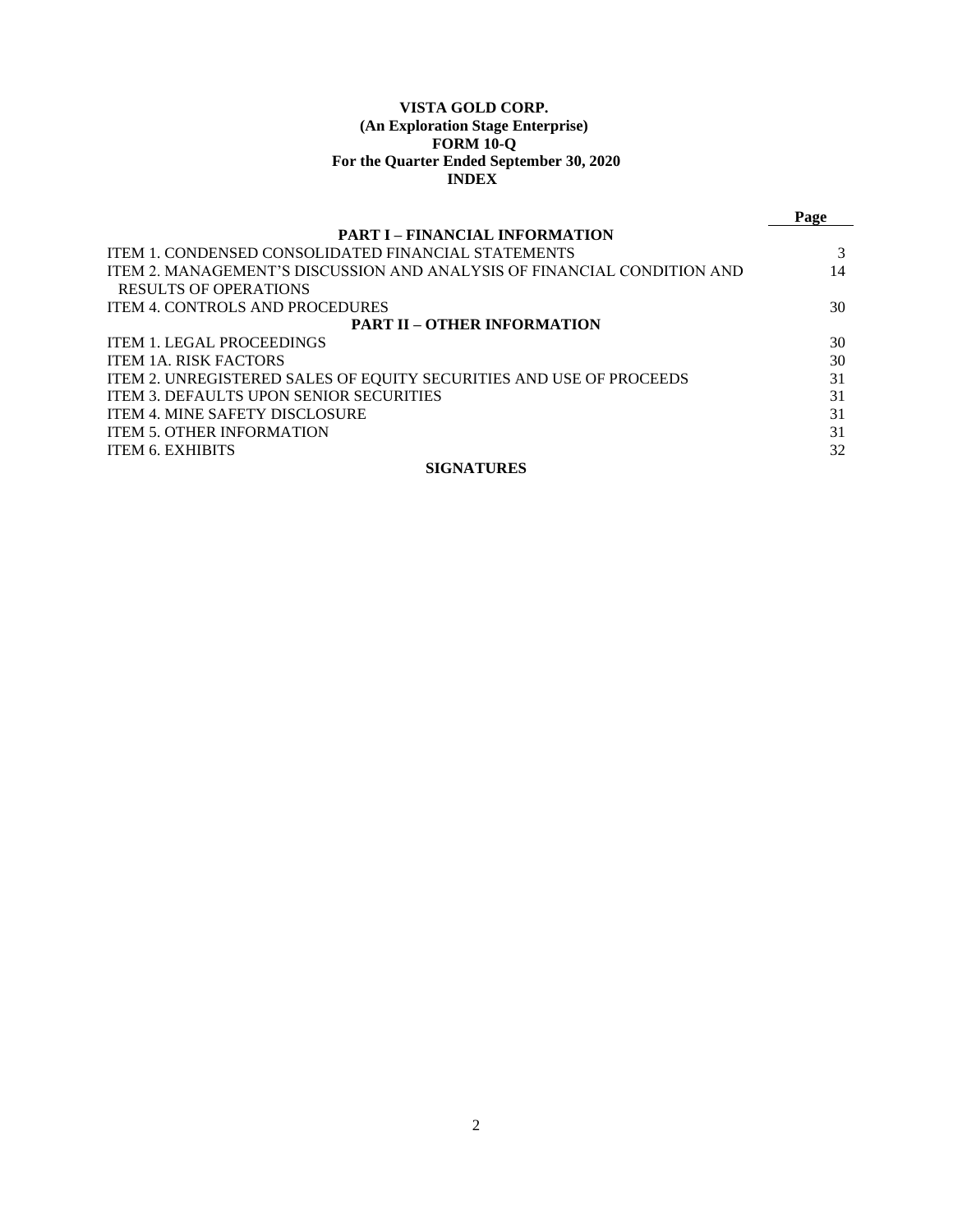# <span id="page-2-1"></span><span id="page-2-0"></span>**PART I**

# **ITEM 1. CONDENSED CONSOLIDATED FINANCIAL STATEMENTS.**

# **VISTA GOLD CORP. UNAUDITED CONDENSED CONSOLIDATED BALANCE SHEETS**

**(Dollar amounts in U.S. dollars and in thousands, except shares)**

|                                                                                       | September 30,<br>2020 |            |               | December 31,<br>2019 |  |  |
|---------------------------------------------------------------------------------------|-----------------------|------------|---------------|----------------------|--|--|
| Assets:                                                                               |                       |            |               |                      |  |  |
| Current assets:                                                                       |                       |            |               |                      |  |  |
| Cash and cash equivalents                                                             | \$                    | 6,106      | $\mathcal{S}$ | 1,408                |  |  |
| Short-term investments (Note 3)                                                       |                       | 4,049      |               | 3,260                |  |  |
| Other investments, at fair value (Note 3)                                             |                       | 295        |               | 3,676                |  |  |
| Other current assets                                                                  |                       | 190        |               | 482                  |  |  |
| Total current assets                                                                  |                       | 10,640     |               | 8,826                |  |  |
| Non-current assets:                                                                   |                       |            |               |                      |  |  |
| Mineral properties (Note 4)                                                           |                       | 2.146      |               | 2,146                |  |  |
| Plant and equipment, net (Note 5)                                                     |                       | 5,589      |               | 5,623                |  |  |
| Right-of-use assets                                                                   |                       | 16         |               | 89                   |  |  |
| Total non-current assets                                                              |                       | 7,751      |               | 7,858                |  |  |
| <b>Total assets</b>                                                                   | \$                    | 18,391     | \$            | 16,684               |  |  |
| Liabilities and Shareholders' Equity:                                                 |                       |            |               |                      |  |  |
| <b>Current liabilities:</b>                                                           |                       |            |               |                      |  |  |
| Accounts payable                                                                      | \$                    | 69         | \$            | 190                  |  |  |
| Accrued liabilities and other                                                         |                       | 637        |               | 472                  |  |  |
| Deferred option gain (Note 4)                                                         |                       | 68         |               | 168                  |  |  |
| Provision for environmental liability (Note 7)                                        |                       |            |               | 240                  |  |  |
| Total current liabilities                                                             |                       | 774        |               | 1,070                |  |  |
| Non-current liabilities:                                                              |                       |            |               |                      |  |  |
| Deferred option gain (Note 4)                                                         |                       |            |               | 2,960                |  |  |
| Provision for environmental liability (Note 7)                                        |                       | 240        |               |                      |  |  |
| Lease liability                                                                       |                       | 3          |               | $\,8\,$              |  |  |
| Total non-current liabilities                                                         |                       | 243        |               | 2,968                |  |  |
| <b>Total liabilities</b>                                                              |                       | 1,017      |               | 4,038                |  |  |
| Commitments and contingencies (Note 8)                                                |                       |            |               |                      |  |  |
| Shareholders' equity:                                                                 |                       |            |               |                      |  |  |
| Common shares, no par value - unlimited shares authorized; shares outstanding: 2020 - |                       |            |               |                      |  |  |
| 102,684,704 and 2019 - 100,698,124 (Note 6)                                           |                       | 459,822    |               | 457,716              |  |  |
| <b>Accumulated deficit</b>                                                            |                       | (442, 448) |               | (445,070)            |  |  |
| Total shareholders' equity                                                            |                       | 17,374     |               | 12,646               |  |  |
| Total liabilities and shareholders' equity                                            | \$                    | 18,391     | \$            | 16,684               |  |  |
|                                                                                       |                       |            |               |                      |  |  |

# Approved by the Board of Directors

/s/ *Tracy A. Stevenson* Tracy A. Stevenson Director /s/ *John M. Clark* John M. Clark Director *The accompanying notes are an integral part of these condensed consolidated financial statements.*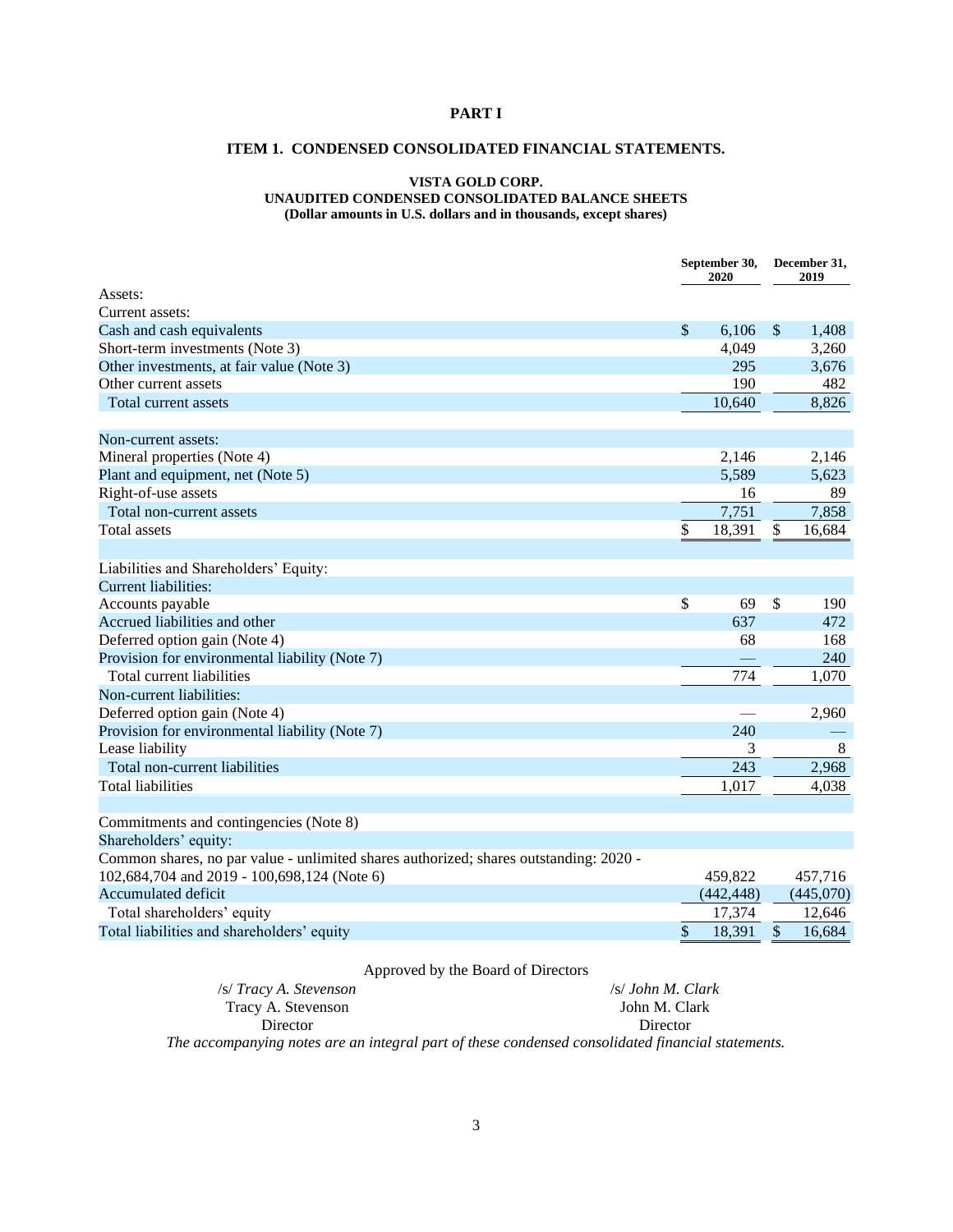#### **VISTA GOLD CORP. UNAUDITED CONDENSED CONSOLIDATED STATEMENTS OF INCOME/(LOSS) (Dollar amounts in U.S. dollars and in thousands, except shares and per share data)**

|                                                              |               | Three Months Ended September 30, |              |             |      | Nine Months Ended September 30, |               |             |
|--------------------------------------------------------------|---------------|----------------------------------|--------------|-------------|------|---------------------------------|---------------|-------------|
|                                                              |               | 2020                             | 2019         |             | 2020 |                                 |               | 2019        |
| Operating income/(expense):                                  |               |                                  |              |             |      |                                 |               |             |
| Gain on disposal of mineral property interests, net (Note 4) | <sup>\$</sup> | 3,540                            | $\mathbb{S}$ |             | \$   | 6,108                           | $\mathcal{S}$ |             |
| Exploration, property evaluation and holding costs           |               | (1,034)                          |              | (1,401)     |      | (2,942)                         |               | (3,294)     |
| Corporate administration                                     |               | (891)                            |              | (865)       |      | (3,144)                         |               | (3,079)     |
| Depreciation and amortization                                |               | (11)                             |              | (14)        |      | (34)                            |               | (40)        |
| Total operating income/(expense)                             |               | 1,604                            |              | (2,280)     |      | (12)                            |               | (6, 413)    |
| Non-operating income/(expense):                              |               |                                  |              |             |      |                                 |               |             |
| Gain/(loss) on other investments (Note 3)                    |               | 2,437                            |              | (234)       |      | 2,407                           |               | (1,951)     |
| Interest income                                              |               |                                  |              | 27          |      | 15                              |               | 103         |
| Other income/(loss)                                          |               | 178                              |              | (11)        |      | 212                             |               | 67          |
| Total non-operating income/(expense)                         |               | 2,616                            |              | (218)       |      | 2,634                           |               | (1,781)     |
| Income/(loss) before income taxes                            |               | 4,220                            |              | (2, 498)    |      | 2,622                           |               | (8,194)     |
| Net income/(loss)                                            | \$            | 4,220                            | \$           | (2, 498)    | \$   | 2,622                           | \$            | (8, 194)    |
| Basic:                                                       |               |                                  |              |             |      |                                 |               |             |
| Weighted average number of shares outstanding                |               | 102,368,232                      |              | 100,606,542 |      | 101,482,849                     |               | 100,490,309 |
| Net income/(loss) per share (Note 6)                         | \$            | 0.05                             | \$           | (0.02)      | \$   | 0.03                            | \$            | (0.08)      |
| Diluted:                                                     |               |                                  |              |             |      |                                 |               |             |
| Weighted average number of shares outstanding                |               | 105,504,340                      |              | 100,606,542 |      | 103,992,868                     |               | 100,490,309 |
| Net income/(loss) per share                                  | \$            | 0.05                             | \$           | (0.02)      | \$   | 0.03                            | \$            | (0.08)      |

*The accompanying notes are an integral part of these condensed consolidated financial statements.*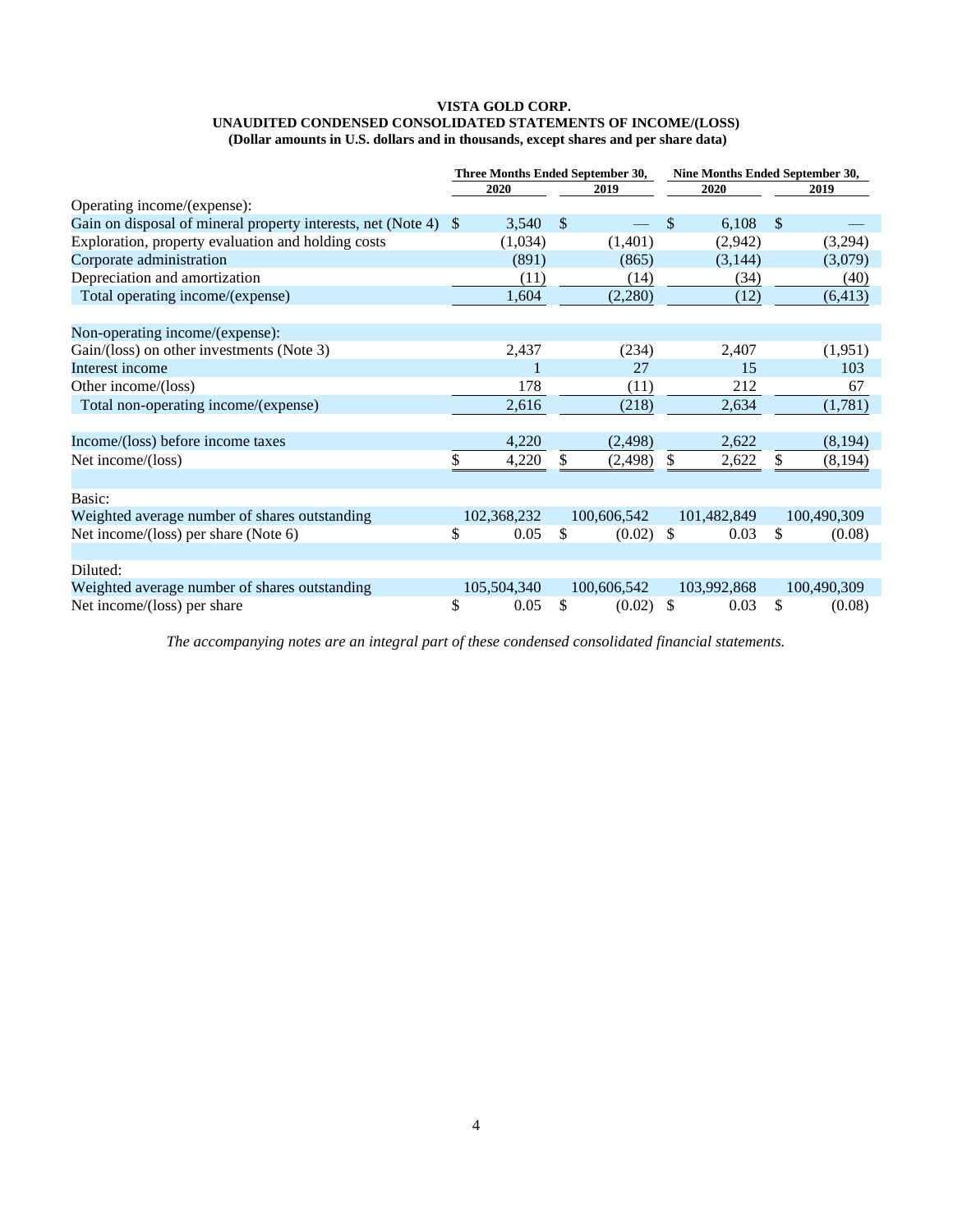#### **VISTA GOLD CORP. UNAUDITED CONDENSED CONSOLIDATED STATEMENTS OF SHAREHOLDERS' EQUITY (Dollar amounts in U.S. dollars and in thousands, except shares)**

|                                                     | <b>Common</b><br>shares | Amount    |               | <b>Accumulated</b><br>deficit |               | <b>Total</b><br>shareholders'<br>equity |
|-----------------------------------------------------|-------------------------|-----------|---------------|-------------------------------|---------------|-----------------------------------------|
| <b>Balances at July 1, 2019</b>                     | 100,537,541             | \$457,425 | \$            | (441,380)                     | \$            | 16,045                                  |
| Shares issued (RSUs vested, net of shares withheld) |                         |           |               |                               |               |                                         |
| (Note 6)                                            | 123,916                 | (30)      |               |                               |               | (30)                                    |
| Stock-based compensation (Note 6)                   |                         | 148       |               |                               |               | 148                                     |
| Net loss                                            |                         |           |               | (2, 498)                      |               | (2, 498)                                |
| <b>Balances at September 30, 2019</b>               | 100,661,457             | \$457,543 |               | (443, 878)                    | \$            | 13,665                                  |
|                                                     |                         |           |               |                               |               |                                         |
| <b>Balances at July 1, 2020</b>                     | 102,096,256             | \$459,055 | <sup>\$</sup> | (446, 668)                    | <sup>\$</sup> | 12,387                                  |
| Shares issued, net of offering costs (Note 6)       | 509.315                 | 629       |               |                               |               | 629                                     |
| Shares issued (RSUs vested, net of shares withheld) |                         |           |               |                               |               |                                         |
| (Note 6)                                            | 79,133                  | (27)      |               |                               |               | (27)                                    |
| Stock-based compensation (Note 6)                   |                         | 165       |               |                               |               | 165                                     |
| Net income                                          |                         |           |               | 4,220                         |               | 4,220                                   |
| <b>Balances at September 30, 2020</b>               | 102.684.704             | \$459,822 |               | (442, 448)                    | \$            | 17,374                                  |

|                                                     |             |           |                    | <b>Total</b>  |
|-----------------------------------------------------|-------------|-----------|--------------------|---------------|
|                                                     | Common      |           | <b>Accumulated</b> | shareholders' |
|                                                     | shares      | Amount    | deficit            | equity        |
| <b>Balances at January 1, 2019</b>                  | 100,268,161 | \$456.938 | (435.684)          | \$<br>21,254  |
| Shares issued (RSUs vested, net of shares withheld) |             |           |                    |               |
| (Note 6)                                            | 266.296     | (76)      |                    | (76)          |
| Shares issued (exercise of stock options) (Note 6)  | 127,000     | 66        |                    | 66            |
| Stock-based compensation (Note 6)                   |             | 615       |                    | 615           |
| Net loss                                            |             |           | (8, 194)           | (8, 194)      |
| <b>Balances at September 30, 2019</b>               | 100,661,457 | \$457.543 | (443, 878)         | 13,665        |

| 100,698,124 | \$457,716 | (445,070) | S | 12,646 |
|-------------|-----------|-----------|---|--------|
| 1.541.134   | 1.436     |           |   | 1.436  |
|             |           |           |   |        |
| 395,446     | (124)     |           |   | (124)  |
| 50,000      | 37        |           |   | 37     |
|             | 757       |           |   | 757    |
|             |           | 2.622     |   | 2,622  |
| 102,684,704 | \$459,822 | (442.448) |   | 17,374 |
|             |           |           |   |        |

*The accompanying notes are an integral part of these condensed consolidated financial statements.*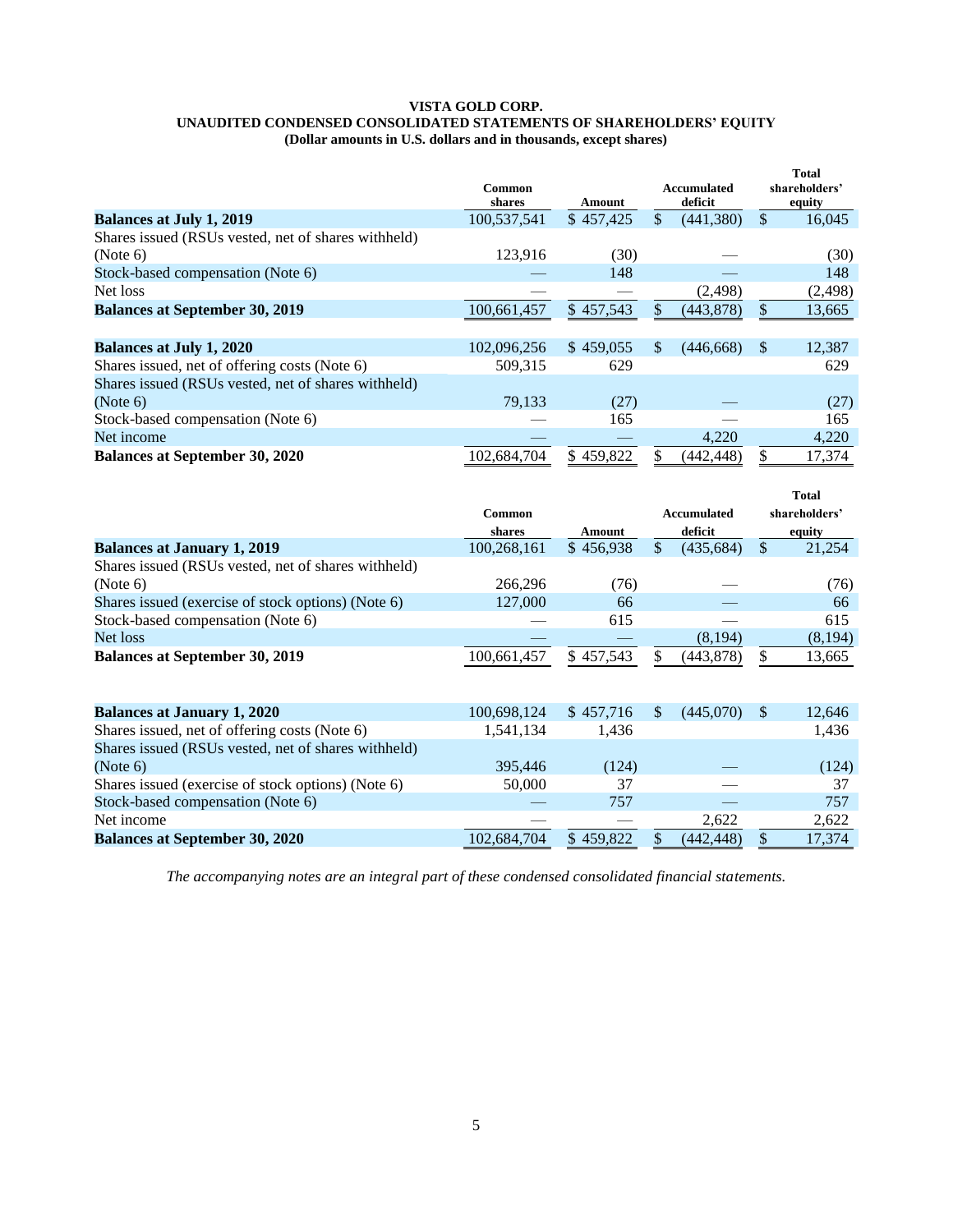# **VISTA GOLD CORP. UNAUDITED CONDENSED CONSOLIDATED STATEMENTS OF CASH FLOWS (Dollar amounts in U.S. dollars and in thousands)**

|                                                                               | Nine months ended September 30, |         |    |          |
|-------------------------------------------------------------------------------|---------------------------------|---------|----|----------|
|                                                                               |                                 | 2020    |    | 2019     |
| Cash flows from operating activities:                                         |                                 |         |    |          |
| Net income/(loss)                                                             | \$                              | 2,622   | \$ | (8, 194) |
| Adjustments to reconcile net income/(loss) for the period to net cash used in |                                 |         |    |          |
| operations:                                                                   |                                 |         |    |          |
| Depreciation and amortization                                                 |                                 | 34      |    | 40       |
| Stock-based compensation                                                      |                                 | 757     |    | 615      |
| Gain on disposal of mineral property interests, net                           |                                 | (6,108) |    |          |
| (Gain)/Loss on other investments                                              |                                 | (2,407) |    | 1,951    |
| Change in working capital account items:                                      |                                 |         |    |          |
| Other current assets                                                          |                                 | 292     |    | 217      |
| Provision for environmental liability                                         |                                 |         |    | (2)      |
| Accounts payable, accrued liabilities and other                               |                                 | 112     |    | 183      |
| Net cash used in operating activities                                         |                                 | (4,698) |    | (5,190)  |
| Cash flows from investing activities:                                         |                                 |         |    |          |
| Proceeds from sales of marketable securities                                  |                                 | 5,788   |    |          |
| Disposition (acquisitions) of short-term investments, net                     |                                 | (789)   |    | 3,886    |
| Additions to plant and equipment                                              |                                 |         |    | (40)     |
| Proceeds from option/sale agreements, net                                     |                                 | 3,048   |    | 1,667    |
| Net cash provided by investing activities                                     |                                 | 8,047   |    | 5,513    |
| Cash flows from financing activities:                                         |                                 |         |    |          |
| Proceeds from equity financing, net                                           |                                 | 1,436   |    |          |
| Payment of taxes from withheld shares                                         |                                 | (124)   |    | (76)     |
| Proceeds from exercise of stock options                                       |                                 | 37      |    | 66       |
| Net cash provided by (used in) financing activities                           |                                 | 1,349   |    | (10)     |
|                                                                               |                                 |         |    |          |
| Net increase in cash and cash equivalents                                     |                                 | 4,698   |    | 313      |
| Cash and cash equivalents, beginning of period                                |                                 | 1,408   |    | 1,071    |
| Cash and cash equivalents, end of period                                      | \$                              | 6,106   | \$ | 1,384    |

*The accompanying notes are an integral part of these condensed consolidated financial statements.*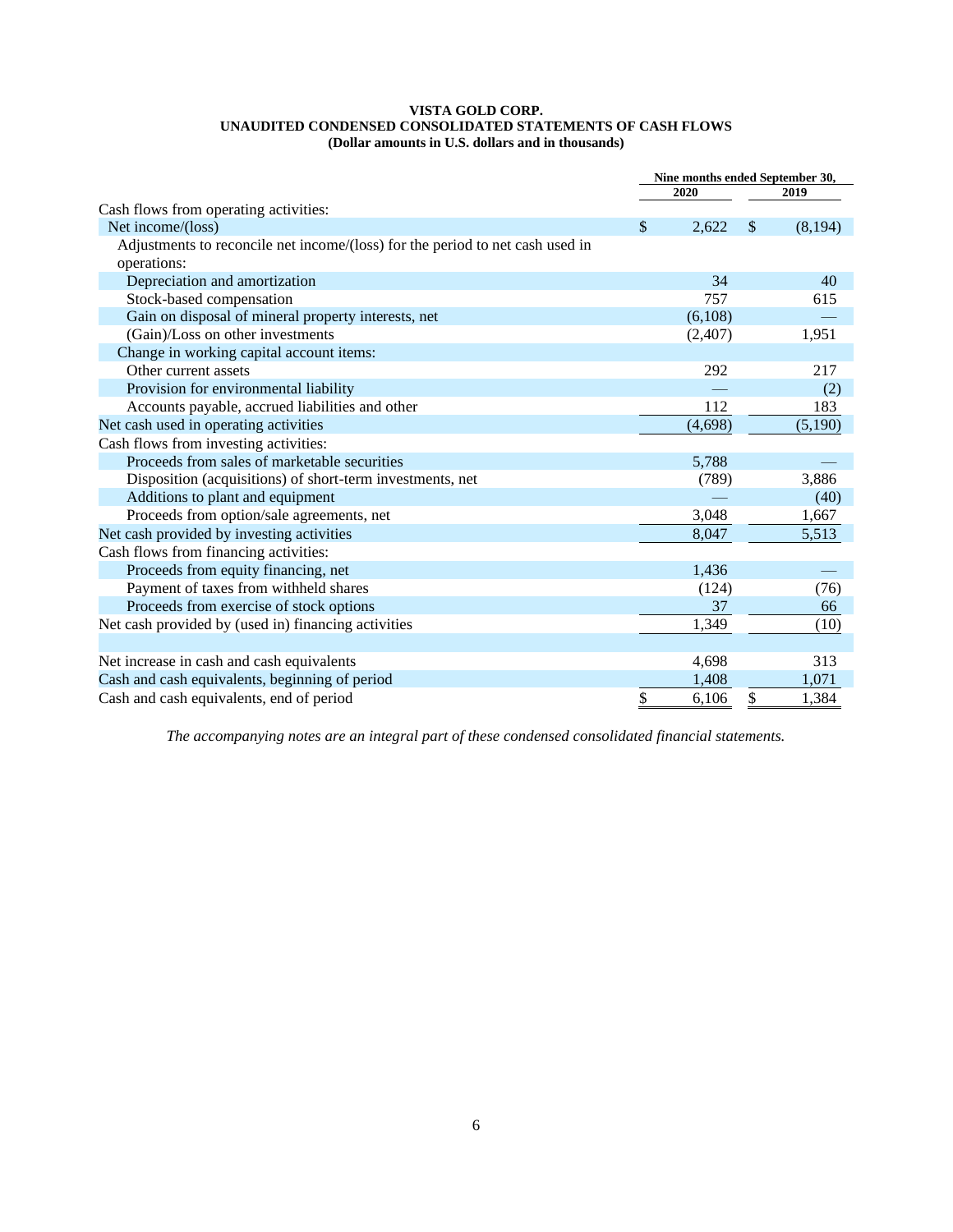# **VISTA GOLD CORP. NOTES TO UNAUDITED CONDENSED CONSOLIDATED FINANCIAL STATEMENTS (Dollar amounts in U.S. dollars and in thousands, except share amounts and per ounce amounts)**

# **1.** *Nature of Operations and Basis of Presentation*

Vista Gold Corp. and its subsidiaries (collectively, "Vista," the "Company," "we," "our," or "us") operate in the gold mining industry. We are focused on evaluation, acquisition, exploration and advancement of gold exploration and potential development projects, which may lead to gold production or value adding strategic transactions such as earn-in right agreements, option agreements, leases to third parties, joint venture arrangements with other mining companies, or outright sales of assets for cash and/or other consideration. We look for opportunities to improve the value of our gold projects through exploration drilling and/or technical studies focused on optimizing previous engineering work. We do not currently generate cash flows from mining operations.

The Company's flagship asset is its 100% owned Mt Todd gold project ("Mt Todd" or the "Project") in Northern Territory, Australia. Mt Todd is the largest undeveloped gold project in Australia and, if developed as presently designed, is projected to produce an estimated 5.3 million ounces of gold from proven and probable reserves over a 13-year mine life. Since acquiring Mt Todd in 2006, we have invested substantial financial resources to systematically explore, evaluate, engineer, permit and de-risk the Project. We believe these efforts have increased the total gold resources and reserves, added substantially to the underlying value of the Project, and demonstrated its development potential.

In September 2019, Vista announced the positive results of an updated preliminary feasibility study for Mt Todd and subsequently amended this study in September 2020 to correct and/or clarify certain items (the "2019 PFS"). Key improvements reflected in the 2019 PFS included increased estimated gold recovery and production, and selection of vertical milling equipment that is expected to be better suited for anticipated grinding requirements and to reduce energy consumption. Mt Todd will benefit from these improvements, other design efficiencies, and utilization of certain existing infrastructure, which we expect to considerably reduce the Project's estimated development costs.

Vista held other non-core assets at September 30, 2020, including royalty interests in the United States and Indonesia, payments receivable from the sale of a gold/silver project in Mexico, mill equipment not in use and listed for sale, and other holdings of third-party equity securities.

The interim Condensed Consolidated Financial Statements ("interim statements") of the Company are unaudited. In the opinion of management, all adjustments and disclosures necessary for a fair presentation of these interim statements have been included. The results reported in these interim statements are not necessarily indicative of the results that may be reported for the entire year. These interim statements should be read in conjunction with the Company's Consolidated Financial Statements for the year ended December 31, 2019 as filed with the United States Securities and Exchange Commission and Canadian securities regulatory authorities on Form 10-K (the "2019 Financial Statements"). The yearend balance sheet data was derived from audited financial statements and, in accordance with the instructions to Form 10- Q, certain information and footnote disclosures required by United States generally accepted accounting principles have been condensed or omitted.

References to \$ are to United States dollars and A\$ are to Australian dollars.

# *2. Significant Accounting Policies*

Significant accounting policies are included in the 2019 Financial Statements.

#### *3. Short-term and Other Investments*

# *Short-term investments*

As of September 30, 2020, and December 31, 2019, the amortized cost basis of our short-term investments was \$4,049 and \$3,260, respectively, which approximates fair value. Short-term investments at September 30, 2020 and December 31, 2019 were comprised of U.S. government treasury securities and certificates of deposit, all of which had maturity dates on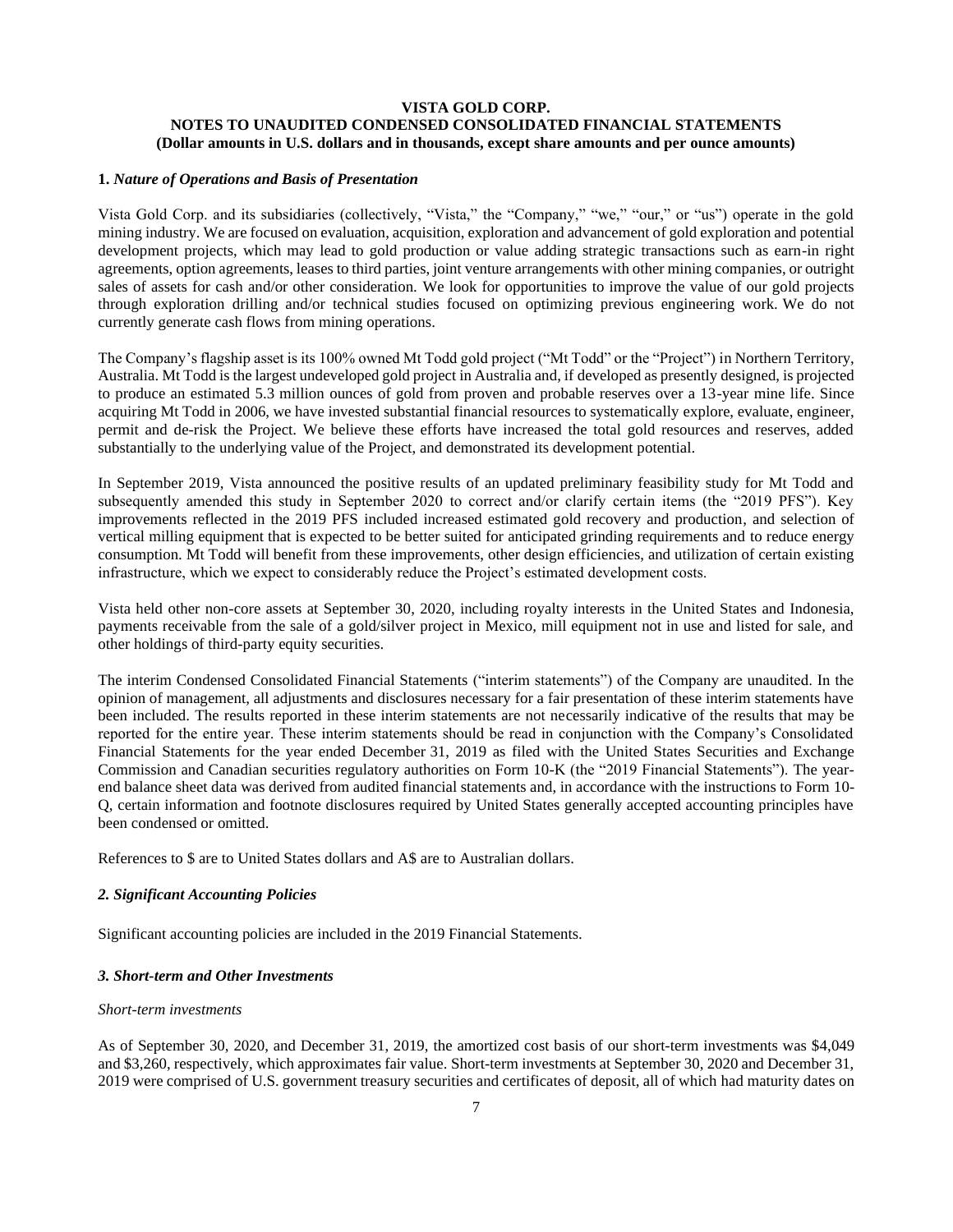the date of purchase greater than 90 days but less than one year. Investments with maturity dates of 90 days or less are included in cash and cash equivalents.

#### *Other investments*

The Company's investments in common shares of Midas Gold Corp. ("Midas Gold Shares") and Nusantara Resources Limited shares ("Nusantara Shares") were recorded at fair value in the Condensed Consolidated Balance Sheets. Subsequent changes in fair value were recorded in the Condensed Consolidated Statements of Comprehensive Income/(Loss) in the period in which they occurred.

As of September 30, 2020, and December 31, 2019, the Company held nil and 6,882,115 Midas Gold Shares, respectively. The Company also held 1,333,334 Nusantara Shares as of September 30, 2020 and December 31, 2019. The fair value of other investments was \$295 and \$3,676 as of September 30, 2020 and December 31, 2019, respectively. During the three months ended September 30, 2020, the Company sold its remaining 4,667,615 Midas Gold Shares for net proceeds of \$4,835, at a gain of \$2,454 based on the most recent measurement period of June 30, 2020. During the nine months ended September 30, 2020, the Company sold 6,882,115 Midas Gold Shares for net proceeds of \$5,788, at a gain of \$2,574 based on the most recent measurement periods of June 30, 2020, March 31, 2020, and December 31, 2019. Cumulative realized loss since acquisition of these Midas Gold Shares in April 2011 was \$11,841, of which \$14,415 was recognized in previous periods as unrealized loss, net. No Midas Gold Shares were sold during the three and nine months ended September 30, 2019.

# **4.** *Mineral Properties*

#### *Mt Todd, Northern Territory, Australia*

The capitalized mineral property values are as follows:

|                         |     | At September 30, 2020 | <b>At December 31, 2019</b> |
|-------------------------|-----|-----------------------|-----------------------------|
| Mt Todd.<br>. Australıa | ιIJ | L40                   | $\angle$ , 146              |

Vista acquired Mt Todd in March 2006. The transaction-related costs of \$2,146 were capitalized as mineral properties. This amount included the purchase price and related transaction costs. Since 2006, the Company has systematically advanced the Project through exploration, metallurgical testing, engineering, and site management activities. Costs associated with these activities were charged to expense as incurred. See Note 8 for other commitments to the Jawoyn Association Aboriginal Corporation (the "Jawoyn Association").

#### *Guadalupe de Los Reyes, Sinaloa, Mexico*

In July 2020, the Company received the final \$1,500 payment from Prime Mining Corporation ("Prime Mining") for the Guadalupe de los Reyes gold and silver project in Sinaloa, Mexico ("Los Reyes"). With this final payment and upon transfer of the Los Reyes project to Prime Mining, Vista recognized an operating gain of \$3,540, inclusive of previously deferred option gain of \$2,892 and net of associated closing costs, during the three months ended September 30, 2020. In addition, Prime Mining is required to make additional payments to Vista of \$2,100 in lieu of Vista being granted certain royalty and back-in rights, with \$1,100 due in January 2021 and \$1,000 due in July 2021. If Prime Mining fails to make the \$1,100 and \$1,000 payments, Vista will have the right to reinstate its royalty and back-in rights.

#### *Awak Mas, Sulawesi, Indonesia*

Vista holds a net smelter return royalty ("NSR") on the Awak Mas project in Indonesia. During 2019, Vista and the holder of Awak Mas amended the original royalty agreement to allow the holder or a nominated party to make a \$2,400 payment to Vista by April 30, 2020 to cancel a 1% NSR on the first 1,250,000 ounces produced at Awak Mas and a 1.25% NSR on the next 1,250,000 ounces produced. On May 5, 2020, the Company received \$2,400 to cancel the related 1% NSR and 1.25% NSR. The gain recognized upon receipt of this payment was \$2,568, which included the \$2,400 payment plus \$168 of previously deferred option gain. The holder of Awak Mas or a nominated party now has the right to cancel the remaining 1% NSR and 1.25% NSR for an additional payment of \$2,500 by April 30, 2021, at which time the Company will recognize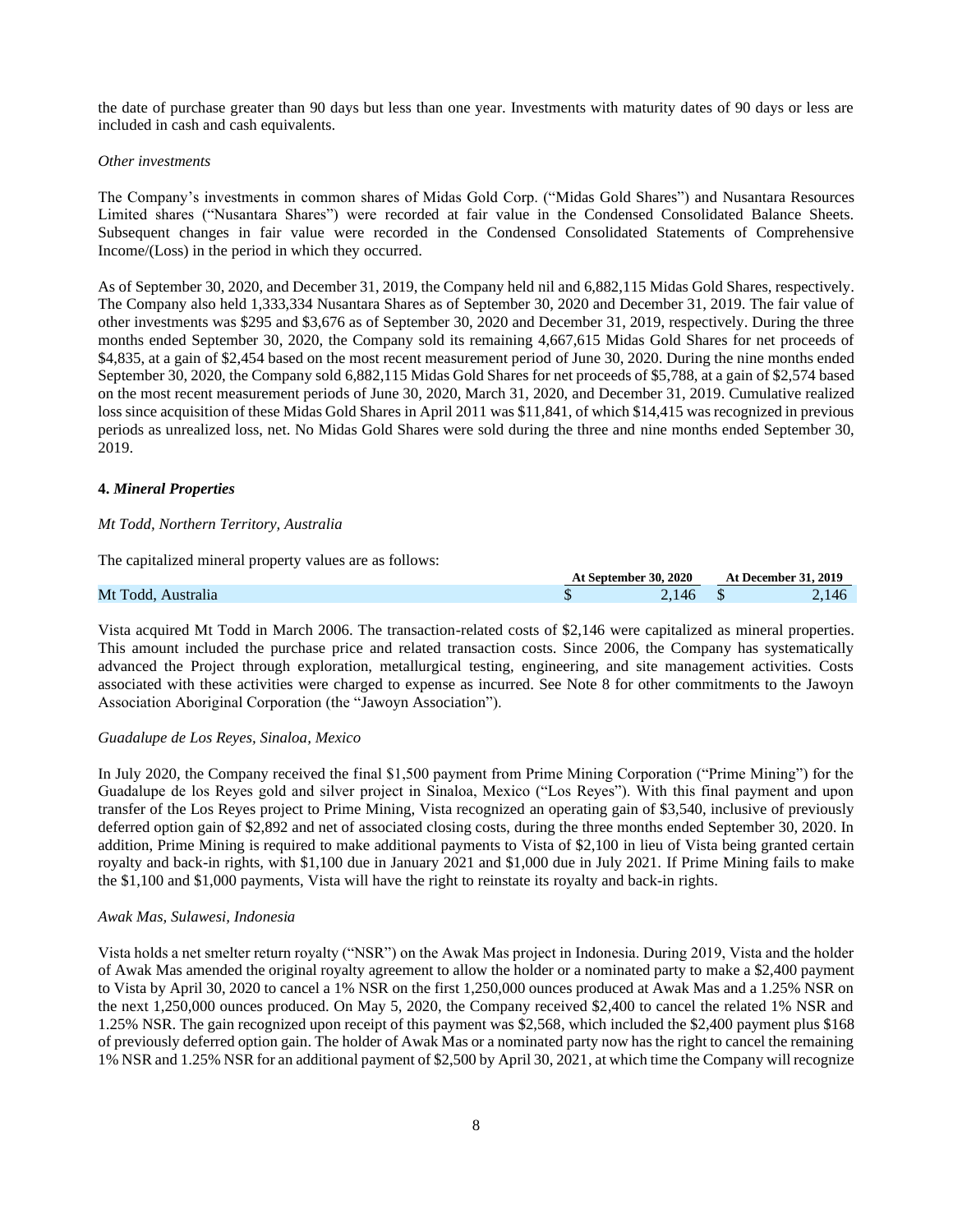a gain for this amount and \$68 that is currently carried as deferred option gain. If the holder does not make this final payment by April 30, 2021, Vista will retain the remaining royalty interests.

# **5.** *Plant and Equipment*

|                             |       | <b>September 30, 2020</b> |                     |  |       |  |                    | <b>December 31, 2019</b> |       |            |       |  |  |
|-----------------------------|-------|---------------------------|---------------------|--|-------|--|--------------------|--------------------------|-------|------------|-------|--|--|
|                             |       | <b>Accumulated</b>        |                     |  |       |  | <b>Accumulated</b> |                          |       |            |       |  |  |
|                             | Cost  |                           | Net<br>depreciation |  | Cost  |  | depreciation       |                          |       | <b>Net</b> |       |  |  |
| Mt Todd, Australia          |       |                           | 5.148               |  | 89    |  | 5.237              |                          | 5,114 |            | 123   |  |  |
| Corporate, United States    | 333   |                           | 333                 |  |       |  | 333                |                          | 333   |            |       |  |  |
| Used mill equipment, Canada | 5,500 |                           |                     |  | 5,500 |  | 5.500              |                          |       |            | 5,500 |  |  |
|                             |       |                           | 5.481               |  | 5.589 |  |                    |                          | 5.447 |            | 5.623 |  |  |

# **6.** *Common Shares*

# *Equity Financing*

Vista previously entered into an at-the-market offering agreement (the "ATM Agreement") with H. C. Wainwright & Co., LLC ("Wainwright"), under which the Company may, but is not obligated to, issue and sell common shares of the Company ("Common Shares") through Wainwright for aggregate sales proceeds of up to \$10,000 (the "ATM Program"). No securities will be offered in Canada under the ATM Agreement. The ATM Agreement was amended in June 2020 to remain in force until terminated by either party. During the three and nine months ended September 30, 2020 the Company sold 509,315 Common Shares for net proceeds of \$629 and 1,541,134 Common Shares for net proceeds of \$1,436, respectively, under the ATM Program. No offers or sales were made under the ATM Program during the nine months ended September 30, 2019. Each sale under the ATM Agreement was made pursuant to an "at the market offering" as defined in Rule 415 under the United States Securities Act of 1933, as amended.

# *Warrants*

All outstanding warrants totaling 6,514,625 expired unexercised in August 2019.

# *Stock-Based Compensation*

The Company's stock-based compensation plans include: restricted share units ("RSUs") currently outstanding under the Company's long-term equity incentive plan ("LTIP"), deferred share units ("DSUs") issuable pursuant to the Company's deferred share unit plan ("DSU Plan") and stock options ("Stock Options") issuable under the Company's stock option plan (the "Plan"). Stock-based compensation may be issued to our directors, officers, employees and consultants. The maximum number of Common Shares that may be reserved for issuance under the combined stock-based compensation plans is a variable number equal to 10% of the issued and outstanding Common Shares on a non-diluted basis at any one time. Vista also issued phantom units in 2018 to be settled in cash over a three-year term. Stock-based compensation and phantom units may be granted from time to time at the discretion of the Board of Directors of the Company (the "Board"), with vesting provisions as determined by the Board.

Stock-based compensation expense for the three and nine months ended September 30, 2020 and 2019 was:

|                        | Three Months Ended September 30, |     |  |      |  |      |   | Nine Months Ended September 30, |  |
|------------------------|----------------------------------|-----|--|------|--|------|---|---------------------------------|--|
|                        | 2020                             |     |  | 2019 |  | 2020 |   | 2019                            |  |
| Restricted share units | Φ                                | 158 |  | 119  |  | 489  | D | 246                             |  |
| Deferred share units   |                                  |     |  |      |  | 209  |   | 209                             |  |
| <b>Stock Options</b>   |                                  |     |  | 29   |  | 59   |   | 160                             |  |
|                        |                                  | 165 |  | 148  |  | 757  |   | 615                             |  |
|                        |                                  |     |  |      |  |      |   |                                 |  |
| Phantom units          | S                                |     |  | 28   |  | 79   |   | 72                              |  |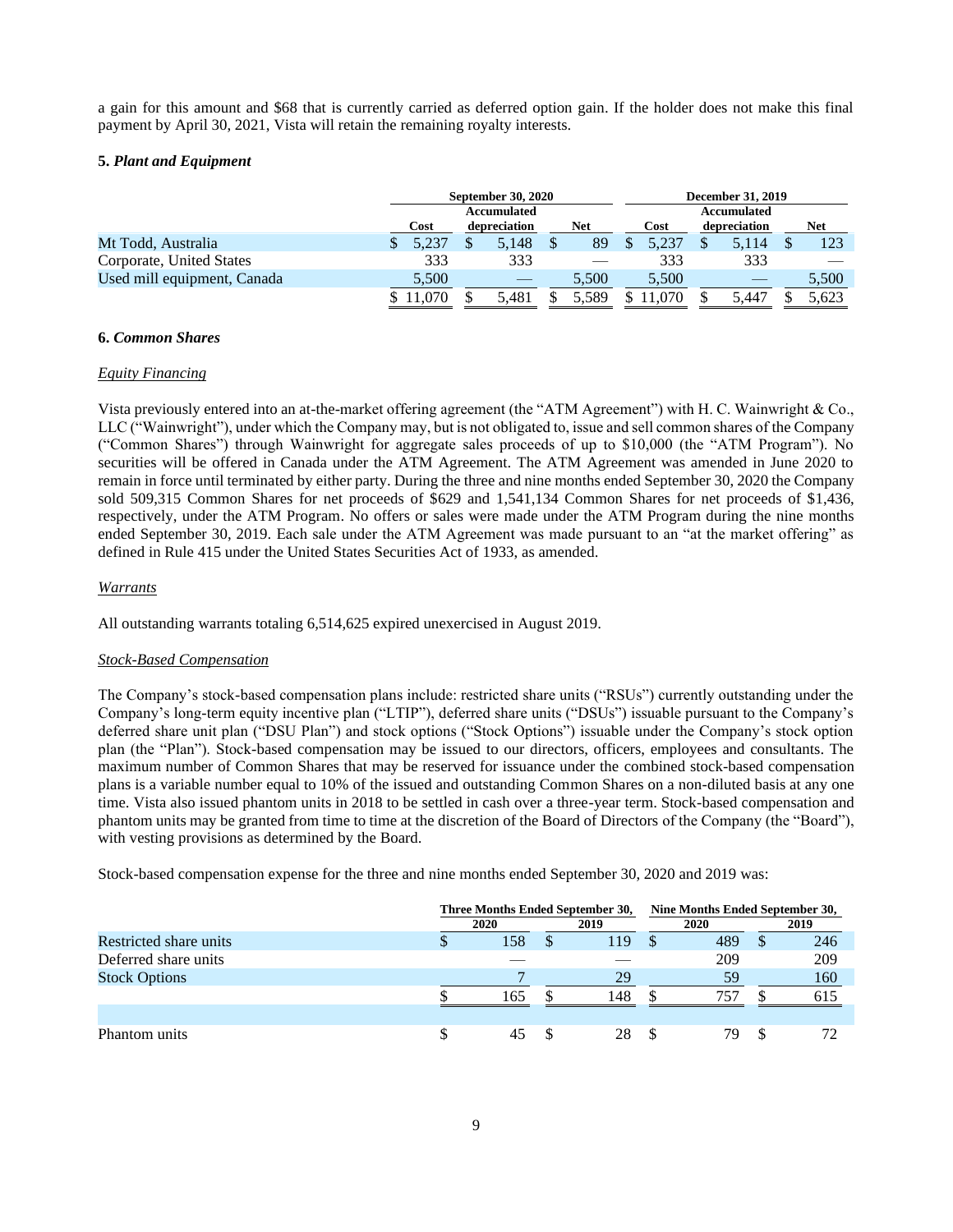As of September 30, 2020, unrecognized compensation expense for RSUs, Stock Options, and phantom units was \$476, \$5, and \$59, respectively, which is expected to be recognized over weighted average periods of 1.2, 0.5, and 0.8 years, respectively.

# *Restricted Share Units*

The following table summarizes RSU activity:

|                                | <b>Number</b><br>of RSUs | Weighted average<br>grant-date fair<br>value per RSU |
|--------------------------------|--------------------------|------------------------------------------------------|
| Unvested - December 31, 2018   | 1,002,670                | 0.78<br>S                                            |
| Granted                        | 1,412,500                | 0.49                                                 |
| Cancelled/forfeited            | (657,573)                | 0.76                                                 |
| Vested, net of shares withheld | (266, 296)               | 0.84                                                 |
| Unvested - December 31, 2019   | 1.491.301                | 0.51<br>S                                            |
| Granted                        | 1,609,000                | 0.41                                                 |
| Cancelled/forfeited            | (237, 853)               | 0.60                                                 |
| Vested, net of shares withheld | (395, 446)               | 0.63                                                 |
| Unvested - September 30, 2020  | 2.467,002                | 0.42                                                 |

During the nine months ended September 30, 2020 and 2019, the Company withheld Common Shares with an equivalent value to meet employee withholding tax obligations of \$124 and \$76, respectively, that resulted upon vesting of RSUs during the period. Common Shares withheld are considered cancelled/forfeited.

# *Deferred Share Units*

The DSU Plan provides for granting of DSUs to non-employee directors. DSUs vest immediately, however the Company will issue one Common Share for each DSU only after the non-employee director has ceased to be a director of the Company. In March 2020, the Board granted 360,000 DSUs and the Company recognized \$209 in DSU expense. In May 2019, the Board granted 366,000 DSUs and the Company recognized \$209 in DSU expense.

The following table summarizes DSU activity:

|                                  | Number of<br><b>DSUs</b> | <b>Weighted average</b><br>grant-date fair<br>value per DSU |
|----------------------------------|--------------------------|-------------------------------------------------------------|
| Unvested - December 31, 2018     |                          |                                                             |
| Granted                          | 366,000                  | 0.57                                                        |
| Outstanding - December 31, 2019  | 366,000                  | 0.57                                                        |
| Granted                          | 360,000                  | 0.58                                                        |
| Outstanding - September 30, 2020 | 726,000                  | 0.57                                                        |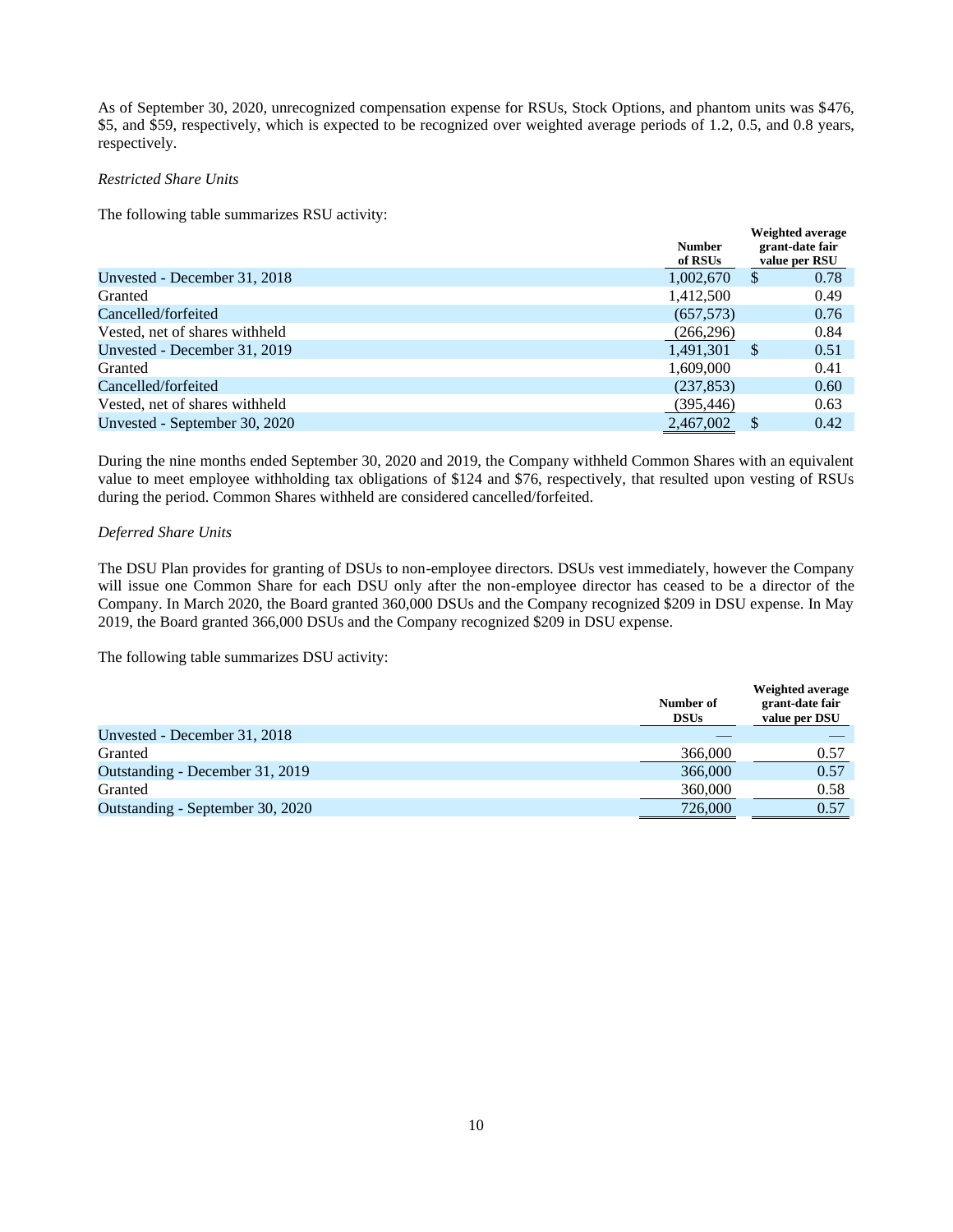# *Stock Options*

The following table summarizes option activity:

|                                  |                      | <b>Weighted average</b>      | <b>Weighted average</b><br>remaining | Aggregate          |
|----------------------------------|----------------------|------------------------------|--------------------------------------|--------------------|
|                                  | Number of<br>options | exercise price<br>per option | contractual term<br>(vears)          | intrinsic<br>value |
| Outstanding - December 31, 2018  | 1,319,149            | 0.71                         | 3.84                                 | \$                 |
| Granted                          | 350,000              | 0.73                         |                                      |                    |
| Exercised                        | (163, 667)           | 0.54                         |                                      | 33                 |
| Cancelled/Forfeited              | (16,667)             | 0.75                         |                                      |                    |
| Expired                          | (51, 815)            | 0.70                         |                                      | $\overline{2}$     |
| Outstanding - December 31, 2019  | 1,437,000            | \$<br>0.73                   | 3.49                                 | \$<br>35           |
| Granted                          | 50,000               | 0.51                         |                                      |                    |
| Exercised                        | (50,000)             | 0.75                         |                                      | 9                  |
| Cancelled/Forfeited              | (70,000)             | 1.02                         |                                      |                    |
| Outstanding - September 30, 2020 | 1,367,000            | \$<br>0.71                   | 2.89                                 | \$<br>520          |
| Exercisable - September 30, 2020 | 1,333,667            | \$<br>0.71                   | 2.87                                 | \$<br>507          |

The following table summarizes unvested option activity:

|                               | Number of<br>options | Weighted<br>average<br>grant-date<br>fair value<br>per option | Weighted<br>average<br>remaining<br>amortization<br>period<br>(years) |
|-------------------------------|----------------------|---------------------------------------------------------------|-----------------------------------------------------------------------|
| Unvested - December 31, 2018  | 759,669              | 0.45<br>\$.                                                   | 1.14                                                                  |
| Granted                       | 350,000              | 0.30                                                          |                                                                       |
| Cancelled/Forfeited           | (35,000)             | 0.43                                                          |                                                                       |
| Vested                        | (560, 665)           | 0.41                                                          |                                                                       |
| Unvested - December 31, 2019  | 514,004              | <sup>\$</sup><br>0.40                                         | 0.61                                                                  |
| Granted                       | 50,000               | 0.20                                                          |                                                                       |
| Vested                        | (530,671)            | 0.38                                                          |                                                                       |
| Unvested - September 30, 2020 | 33,333               | 0.31                                                          | 0.50                                                                  |

The fair value of stock options granted is estimated at the grant date using the Black-Scholes option pricing model. Option grants made during the nine months ended September 30, 2020 and 2019 used the following weighted average assumptions:

|                            |         | September 30, |
|----------------------------|---------|---------------|
|                            | 2020    | 2019          |
| <b>Expected volatility</b> | 64.1 %  | 61.1 %        |
| Risk-free interest rate    | $0.3\%$ | 2.0 %         |
| Expected life (years)      | 2.6     | 2.8           |
| Dividend yield             | $0\%$   | $0\%$         |
| Forfeiture assumption      | $0\%$   | $0\%$         |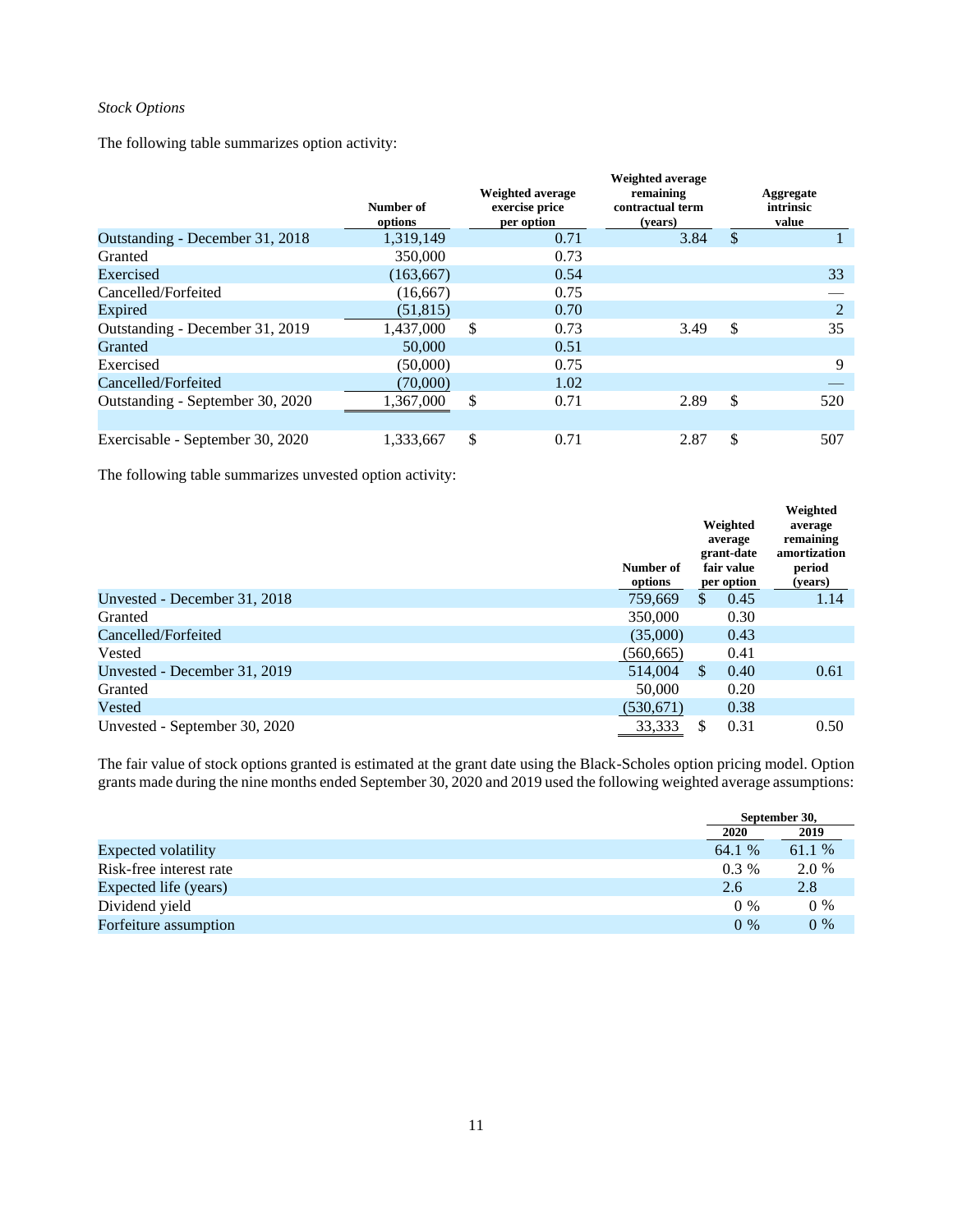### *Phantom Units*

A summary of unvested phantom units as of September 30, 2020 is set forth in the following table:

|                               |                            | <b>Weighted average</b><br>remaining |
|-------------------------------|----------------------------|--------------------------------------|
|                               | Number of<br>phantom units | vesting term<br>(years)              |
| Unvested - December 31, 2018  | 265,000                    |                                      |
| Cancelled/forfeited           | (32,667)                   |                                      |
| Vested                        | (88, 333)                  |                                      |
| Unvested - December 31, 2019  | 144,000                    | 1.00                                 |
| Vested                        | (72,000)                   |                                      |
| Unvested - September 30, 2020 | 72,000                     | 0.75                                 |

# **7.** *Provision for Environmental Liability*

Vista maintains a \$240 provision for reclamation costs attributable to certain mining claims previously held by the Company should no other potentially responsible parties be identified.

# **8.** *Commitments and Contingencies*

Our exploration and development activities are subject to various laws and regulations governing the protection of the environment. These laws and regulations are continually changing and are generally becoming more restrictive. As such, future expenditures that may be required for compliance with these laws and regulations cannot be predicted. We conduct our operations in an effort to minimize effects on the environment and believe our operations are in compliance with applicable laws and regulations in all material respects.

Under our agreement with the Jawoyn Association, the Jawoyn Association will be entitled to an annual cash payment, or payment in kind, equal to 1% of the value of the annual gold production from the current mining licenses, and a 1% NSR on other metals, subject to a minimum payment of A\$50 per year. In addition, our agreement requires that we offer the Jawoyn Association the opportunity to establish a joint venture with Vista holding a 90% participating interest and the Jawoyn Association holding a 10% participating interest in Mt Todd.

#### **9.** *Fair Value Accounting*

The following table sets forth the Company's assets measured at fair value by level within the fair value hierarchy.

|                   |       | Fair value at September 30, 2020 |                |  |         |  |  |
|-------------------|-------|----------------------------------|----------------|--|---------|--|--|
|                   | Total |                                  | <b>Level 1</b> |  | Level 3 |  |  |
| Other investments | J)    | 295                              | 295            |  |         |  |  |
|                   |       | Fair value at December 31, 2019  |                |  |         |  |  |
|                   |       | Total<br><b>Level 1</b>          |                |  | Level 3 |  |  |
| Other investments |       | .676                             | .676           |  |         |  |  |

At September 30, 2020, our investment in Nusantara Shares was classified as Level 1 of the fair value hierarchy as they are valued at quoted market prices in an active market. At December 31, 2019, our investments in Midas Gold Shares and Nusantara Shares were also classified as Level 1.

There have been no transfers between levels in 2020, nor have there been any changes in valuation techniques.

# **10.** *Geographic and Segment Information*

The Company has one reportable operating segment. We evaluate, acquire, explore and advance gold exploration and potential development projects, which may lead to gold production or value adding strategic transactions. These activities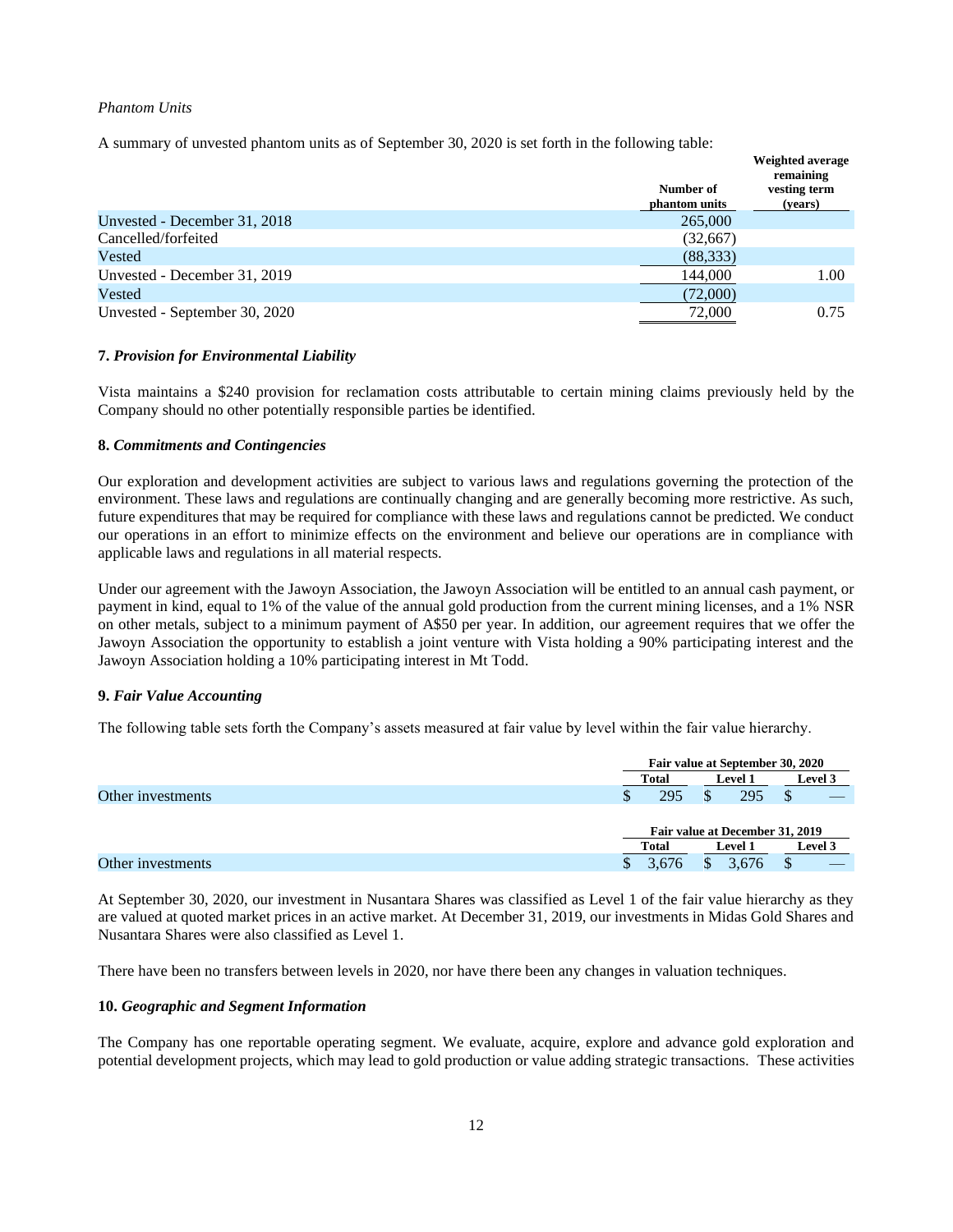are currently focused principally in Australia. We reported no revenues during the three and nine months ended September 30, 2020 and 2019. Geographic location of mineral properties and plant and equipment is provided in Notes 4 and 5, respectively.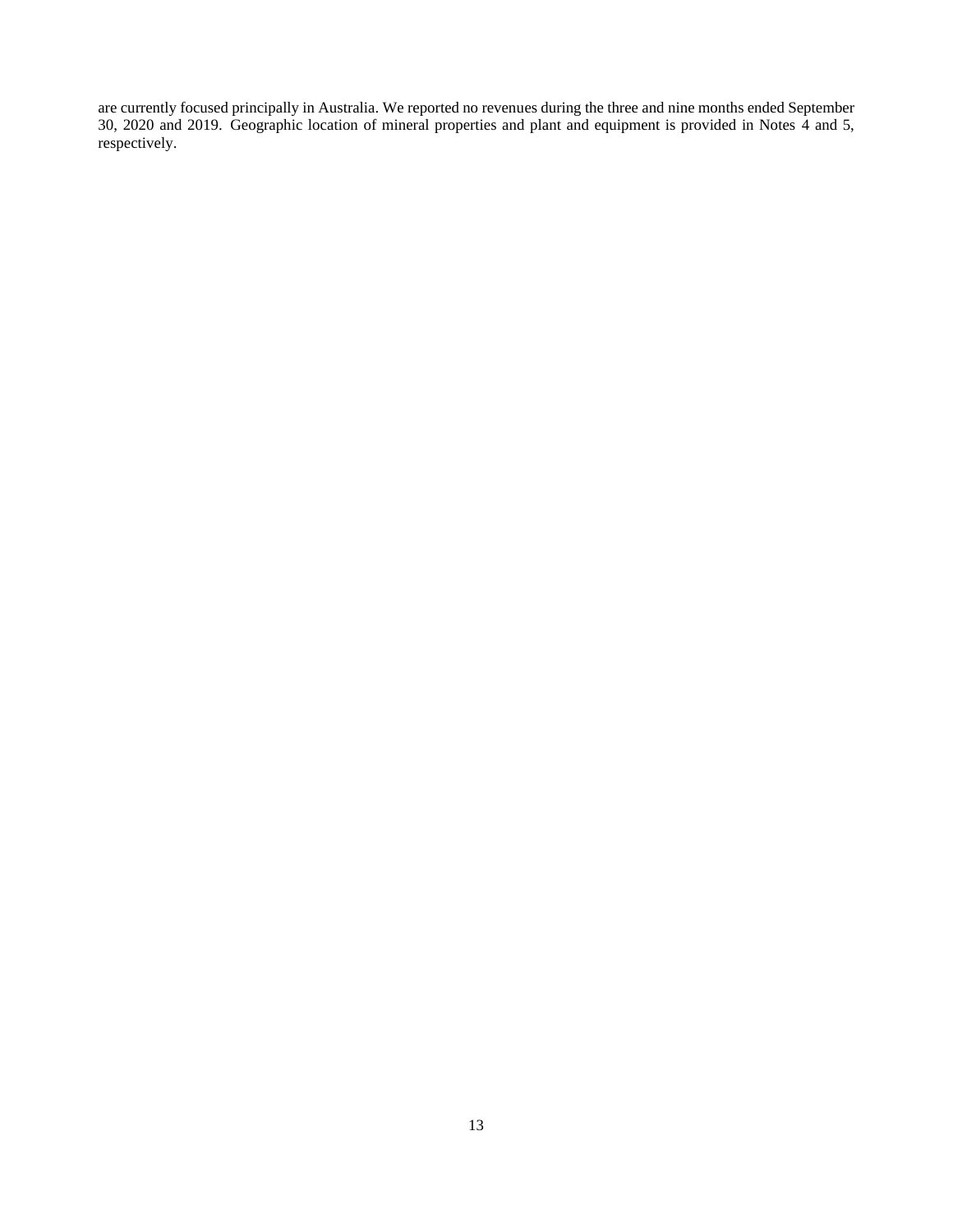# <span id="page-13-0"></span>**ITEM 2. MANAGEMENT'S DISCUSSION AND ANALYSIS OF FINANCIAL CONDITION AND RESULTS OF OPERATIONS.**

*The following discussion and analysis should be read in conjunction with our unaudited condensed consolidated financial statements for the nine months ended September 30, 2020, and the related notes thereto, which have been prepared in accordance with generally accepted accounting principles in the United States. This discussion and analysis contains forward-looking statements and forward-looking information that involve risks, uncertainties and assumptions. Our actual*  results may differ materially from those anticipated in these forward-looking statements and information as a result of *many factors. See section heading "Note Regarding Forward-Looking Statements" below.*

# *All dollar amounts stated herein are in U.S. dollars in thousands, except per share and per ounce amounts and currency exchange rates unless specified otherwise. References to \$ are to United States dollars and to A\$ are to Australian dollars.*

# **Overview**

Vista Gold Corp. and its subsidiaries (collectively, "Vista," the "Company," "we," "our," or "us") operate in the gold mining industry. We are focused on evaluation, acquisition, exploration and advancement of gold exploration and potential development projects, which may lead to gold production or value-adding strategic transactions such as earn-in right agreements, option agreements, leases to third parties, joint venture arrangements with other mining companies, or outright sales of assets for cash and/or other consideration. We look for opportunities to improve the value of our gold projects through exploration drilling and/or technical studies focused on optimizing previous engineering work. We do not currently generate cash flows from mining operations.

The Company's flagship asset is its 100% owned Mt Todd gold project ("Mt Todd" or the "Project") in Northern Territory, Australia. Mt Todd is the largest undeveloped gold project in Australia and, if developed as presently designed, is projected to produce an estimated 5.3 million ounces of gold from proven and probable reserves over a 13-year mine life.

We have invested nearly \$100 million to systematically explore, evaluate, engineer, permit and de-risk Mt Todd since we acquired it in 2006. These efforts have:

- more than quadrupled reported measured and indicated gold resources (inclusive of gold reserves)<sup>(1)</sup>;
- established proven and probable gold reserves of 5.85 million contained gold ounces<sup> $(1)$ </sup>;
- led to adopting industry-proven processing technologies that demonstrate gold recoveries in excess of 90%;
- validated major mining and processing aspects of the Project; and
- established Vista as a leader in environmental and community stewardship in Northern Territory, Australia.

*(1) - See "Cautionary Note to Investors Regarding Estimates of Mineral Reserves and Resources" and the information under the heading "Project Updates – 2019 PFS" of this discussion and analysis for further information.*

We believe this work has added substantially to the value of the Project, which reflects a \$1.9 billion net present value (NPV5%) at the recent gold price of \$1,900 per ounce and demonstrates near-term development potential. See the "Gold Price and Foreign Exchange Sensitivity Table" below.

In September 2019, Vista announced the positive results of an updated preliminary feasibility study for Mt Todd and subsequently amended this study in September 2020 to correct and/or clarify certain items (the "2019 PFS"). Key improvements reflected in the 2019 PFS included increased estimated gold recovery and production, and selection of vertical milling equipment. This equipment is expected is to be better suited for the anticipated grinding requirements and to reduce energy consumption. As designed, Mt Todd would benefit from economies of scale inherent with a 50,000 tpd operation, an owner-operated mining fleet, employing a local workforce that avoids costly fly-in-fly-out labor and related costs, and current industry-proven processing technologies and equipment. The 2019 PFS also contemplates utilizing certain existing infrastructure, which resulted in benefit to the Project's estimated development costs.

Vista continues to advance and de-risk Mt Todd. An ongoing geologic evaluation, while still preliminary, is focusing on the Batman deposit and the area northeast to the Quigleys deposit. Findings to date indicate district-scale potential as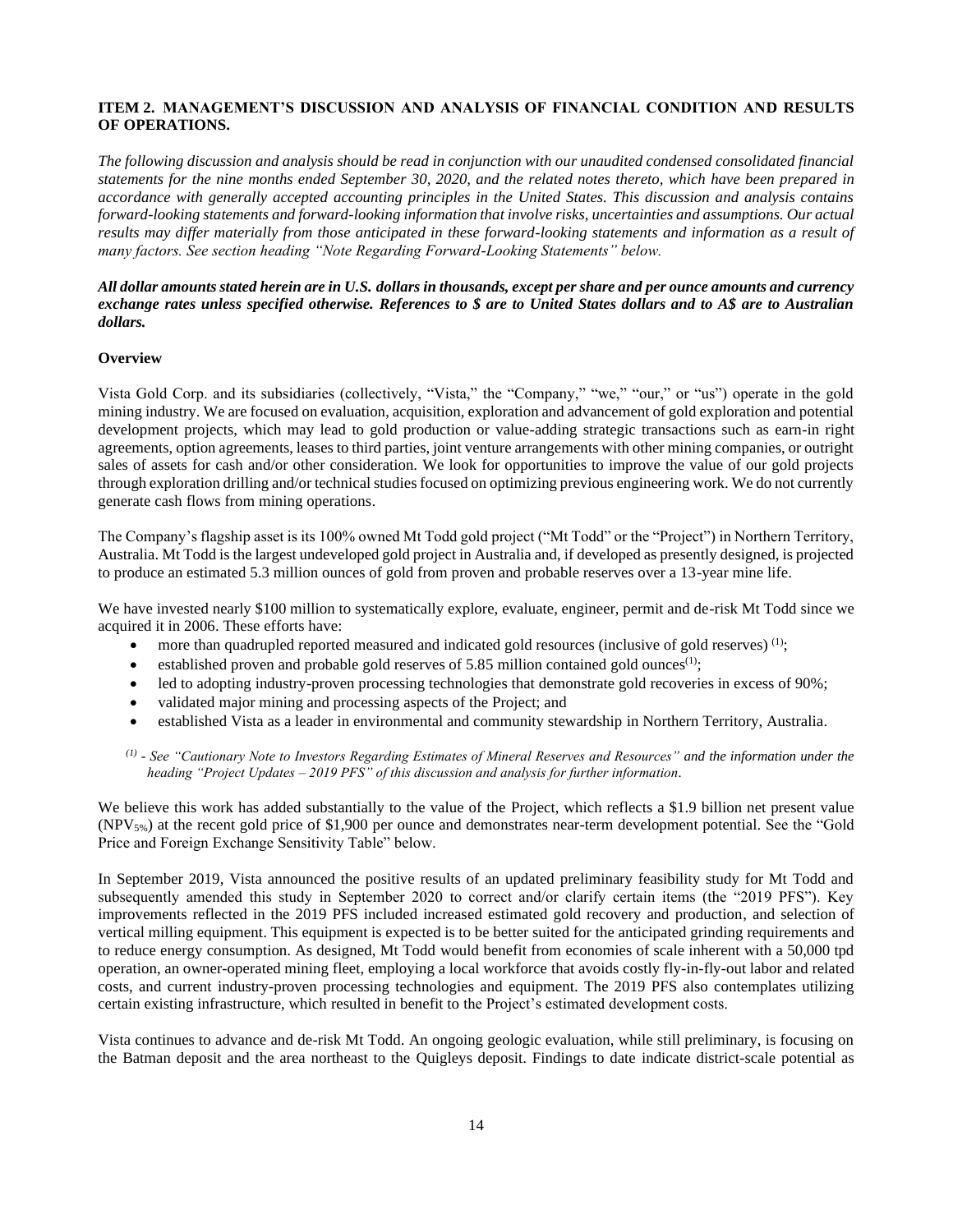supported by our better understanding of the continuity of gold mineralization along a 5.4 Km strike length. As we evaluate this potential combined with the potential positive impacts on reserves resulting from continued improved gold prices, Vista is now targeting a plus 20-year mine life. Other ongoing programs are in process and planned to further improve Mt Todd's near-term development potential and evaluate additional economic optimization opportunities.

In addition to the technical advancements of the Project, Vista has all major environmental permits and approval of the Mine Management Plan (operating permit) is in process. We have invested significant resources in water treatment and management, environmental, and social programs. We believe this has benefited our relationships with the traditional aboriginal land owners, local communities, and Northern Territory Government, creating a strong social license.

Vista is well positioned to consider prospective development partners that will recognize the value of Mt Todd. We are focused on realizing value for the Project that appropriately rewards shareholders.

Vista holds a number of non-core assets, some of which have been monetized to generate working capital to support ongoing operations in a non-dilutive manner. Among these assets were common shares of Midas Gold Corp. ("Midas Gold Shares"). In April 2011, we contributed our Yellow Pine assets in Idaho to Midas Gold Corp. and participated in a concurrent private placement that resulted in Vista owning 31.8 million Midas Gold Shares. Total consideration paid by Vista was \$4,300. Since acquisition through September 30, 2020, Vista monetized all 31.8 million Midas Gold Shares for net proceeds of \$19,533, including \$4,835 and \$5,788 received during the three and nine months ended September 30, 2020, respectively.

In addition, Vista received proceeds totaling \$3,048 during the nine months ended September 30, 2020 from the sale of its interests in the Guadalupe de los Reyes gold and silver project ("Los Reyes") and Awak Mas gold projects, and has agreements in place to realize up to \$4,600 over the next nine months. Management continues to seek opportunities to monetize other non-core assets, which include mill equipment not in use and listed for sale, a royalty interest, and holdings of listed equity securities. Management's objective is to continue to monetize non-core assets as a means to generate working capital in a non-dilutive manner.

# **COVID-19 Pandemic Update**

The COVID-19 pandemic continues to have a significant impact on human life and health, and on the global economy, financial markets and commodities. The full extent and impact of the COVID-19 pandemic in human and financial terms remains unknown. The slowdown in economic activity resulting from the global response to slow the spread of COVID-19 has elevated the prospects of a severe global recession, which has caused many countries to introduce economic stimulus measures. Certain market segments have declined significantly and remain highly volatile. Precious metals, while volatile, have generally demonstrated an upward trend.

The global response undertaken to slow the spread of COVID-19 commonly includes travel restrictions, stay-at-home orders and social distancing. These and other actions caused many entities to temporarily suspend operations, re-direct resources and defer activities. Many entities have re-started operations in some capacity, but have and will continue to experience adverse financial impacts. The impact on investors, banking institutions, businesses, the global economy or financial and commodity markets may have a material adverse impact on the Company's financial condition and results of operations.

Vista's response to the COVID-19 pandemic has been to ensure the health and safety of its employees and other stakeholders. Corporate activities continue with personnel working remotely and on a limited in-office basis. Corporate travel and participation in conferences has been replaced by video conferencing. In Northern Territory, Australia, Covid-19 cases are almost nil and control measures have been significantly relaxed. Mt Todd is continues to operate under a COVID-19 Management and Mitigation Plan that is presently less restrictive. Direct costs to implement and maintain this plan have been minimal. To date, our workforce remains healthy. Vista experienced a decline in the value of its other investments during the initial stages of the pandemic, but has since seen the share prices of its other investments recover to pre-pandemic levels and higher. Management expects to incur ongoing costs while certain corporate objectives, including efforts to seek a strategic development partner, are extended. These and other conditions may ultimately have a material adverse impact on the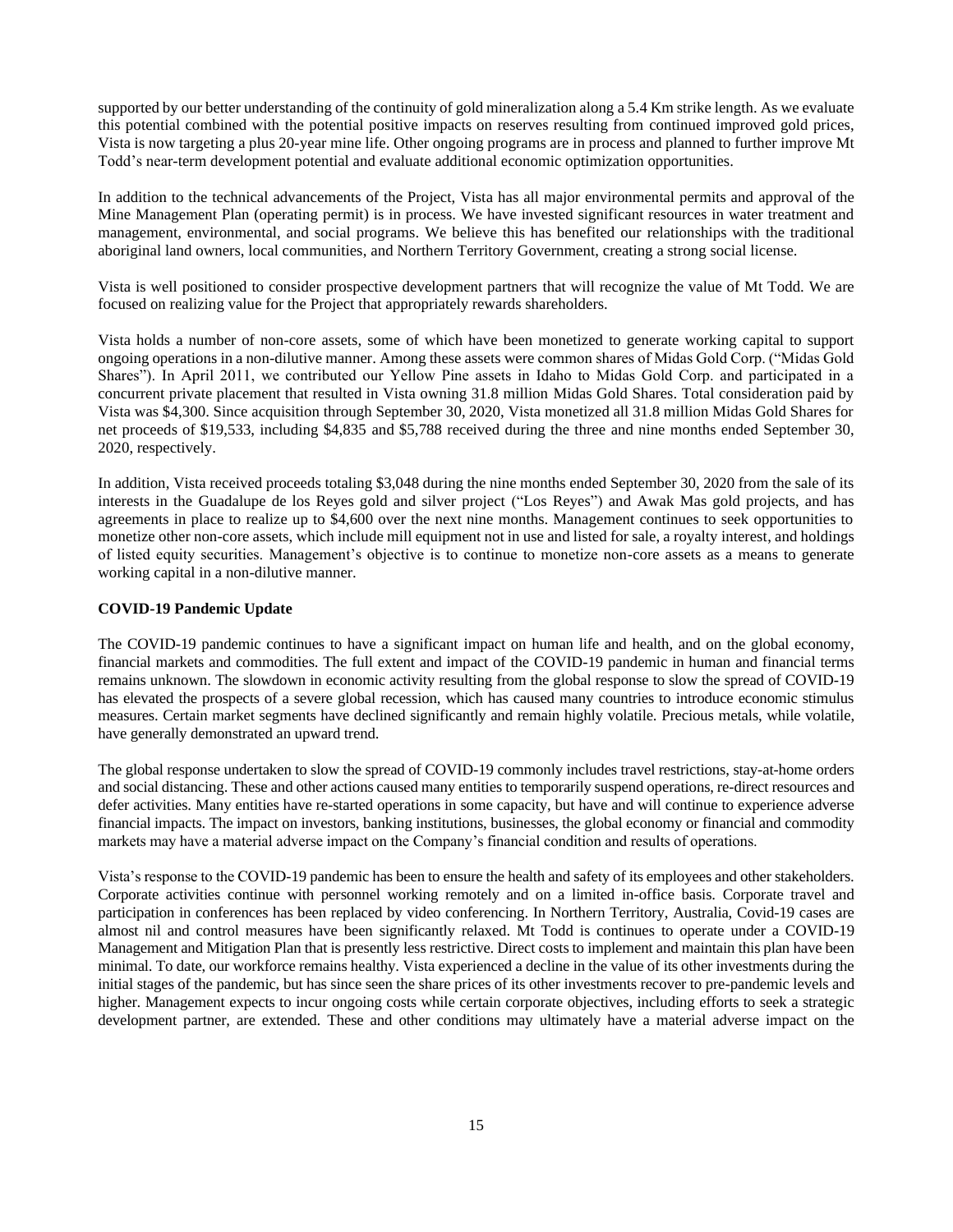Company's financial condition and results of operations. See "Liquidity and Capital Resources" and "Risk Factors" for additional information.

#### **Results from Operations**

#### *Summary*

Consolidated net income (loss) for the three months ended September 30, 2020 and 2019 was \$4,220 and \$(2,498), respectively. Consolidated net income (loss) for the nine months ended September 30, 2020 and 2019 was \$2,622 and \$(8,194), respectively. The three and nine-month period ended September 30, 2020 included a gain of \$2,568 associated with partial cancellation of the Company's royalties on the Awak Mas project in Indonesia and a gain of \$3,540 related to the sale of the Los Reyes project. The principal components of these year-over-year changes are discussed below.

The Company had working capital of \$9,866 at September 30, 2020. This amount included deferred option gains of \$68 related to the Awak Mas transaction, which will ultimately be recognized as income and not require any use of current assets. Consequently, the components of working capital affecting Vista's liquidity and capital resources at September 30, 2020 included current assets totaling \$10,640 and an offset for accounts payable and accrued liabilities totaling \$706. The Company had no debt as of September 30, 2020.

#### *Operating income and expenses*

#### *Gain on disposition of mineral property interests, net*

In May 2020, the Company received \$2,400 to cancel a 1% net smelter return royalty ("NSR") on the first 1,250,000 gold ounces produced at the Awak Mas project and a 1.25% NSR on the next 1,250,000 gold ounces produced. Including recognition of the associated deferred option gain, the Company recognized a gain of \$2,568 upon receipt of the payment. In July 2021, the Company received the final Los Reyes option payment and transferred control of the project to Prime Mining. Including recognition of the associated deferred option gain, we recognized a gain of \$3,540 upon completion of the transfer.

#### *Exploration, property evaluation and holding costs*

Exploration, property evaluation and holding costs were \$1,034 and \$1,401 during the three months ended September 30, 2020 and 2019, respectively; and \$2,942 and \$3,294 for the nine months ended September 30, 2020 and 2019, respectively. These costs remained relatively constant, although the nature of expenses shifted from work associated with the 2019 PFS to activities to finalize the Mine Management Plan and advance strategic development initiatives. The declines periodover-period resulted from more activity in 2019 related to completing the 2019 PFS and a stronger U.S. dollar compared to the Australian dollar in 2020.

### *Corporate administration*

Corporate administration costs were \$891 and \$865 during the three months ended September 30, 2020 and 2019, respectively and \$3,144 and \$3,079 during the nine months ended September 30, 2020 and 2019, respectively. Administrative expenses were generally equal for the nine months ended September 30, 2020 and 2019. Reduced travel and investor relations expenses resulting from limitations caused by the COVID-19 pandemic were offset by higher costs for legal and compliance activities.

## *Non-operating income and expenses*

#### *Gain/(Loss) on other investments*

Gain/(Loss) on other investments was \$2,437 and \$(234) for the three months ended September 30, 2020 and 2019, respectively; and \$2,407 and \$(1,951) for the nine months ended September 30, 2020 and 2019, respectively. These amounts reflect unrealized gains (losses) from changes in fair value of our Midas Gold Shares and Nusantara Resources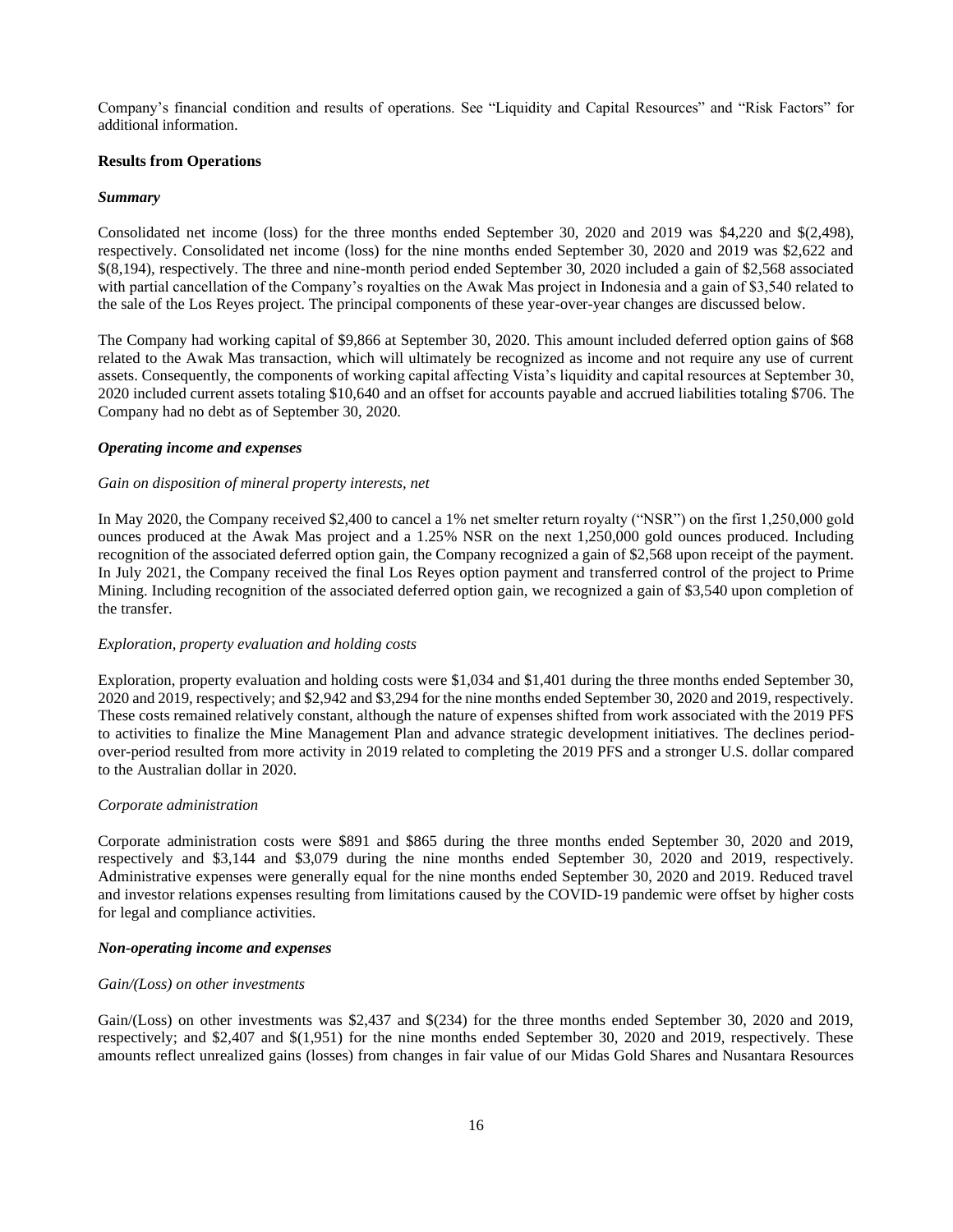Limited shares ("Nusantara Shares") and realized gains on sales of the Midas Gold Shares. The unrealized gain/(loss) on Midas Gold Shares was nil and \$(158) for the three and nine months ended September 30, 2020, respectively. The unrealized loss on Nusantara Shares was \$17 and \$9 for the three and nine months ended September 30, 2020, respectively. No such gains/(losses) were recognized for the Nusantara Shares in 2019. The Company sold 4,667,615 Midas Gold Shares and received net proceeds of \$4,835 with a realized gain of \$2,454 during the three months ended September 30, 2020. The Company sold 6,882,115 Midas Gold Shares and received net proceeds of \$5,788 with a realized gain of \$2,574 during the nine months ended September 30, 2020. There were no Midas Gold Share sales during the three or nine months ended September 30, 2019.

#### **Financial Position, Liquidity and Capital Resources**

# *Operating activities*

Net cash used in operating activities was \$4,698 and \$5,190 for the nine months ended September 30, 2020 and 2019, respectively. The decline in operating cashflows generally reflects reduced expenditures in U.S. dollar terms due to a stronger U.S. dollar compared to the Australian dollar and a decrease in certain costs due to the COVID-19 pandemic, such as travel.

#### *Investing activities*

Net cash provided by investing activities was \$8,047 and \$5,513 for the nine months ended September 30, 2020 and 2019, respectively. Sources of cash from investing activities during the nine months ended September 30, 2020 were realized through monetization of non-core assets, including net proceeds of \$5,788 from sales of 6,882,115 Midas Gold Shares, \$2,400 for partial cancellation of the Awak Mas royalties, and \$648 for the net final purchase price payment received for the Los Reyes project. These sources of cash from investing activities were partially offset by net purchases of short-term investments of \$789 during the nine months ended September 30, 2020. Net cash provided by investing activities for the nine months ended September 30, 2019 include net dispositions of short-term investments of \$3,886 and receipts of \$1,667 under the Los Reyes agreement.

#### *Financing activities*

During the nine months ended September 30, 2020 and 2019, net cash of \$1,349 and \$(10), respectively, was provided by (used in) financing activities. Cash from financing activities during the nine months ended September 30, 2020 included net proceeds of \$1,436, which was received upon issuance of 1,541,134 common shares of the Company ("Common Shares"). The net amount expended during the nine months ended September 30, 2019 included proceeds from exercises of stock options, offset by payments of employee withholding tax obligations in lieu of issuing Common Shares.

### *Liquidity and capital resources*

The Company had working capital of \$9,866 at September 30, 2020. This amount included a deferred option gain of \$68 related to the Awak Mas transaction, which will ultimately be recognized as income and not require any use of current assets. Consequently, the components of working capital affecting Vista's liquidity and capital resources at September 30, 2020 included current assets totaling \$10,640 offset by accounts payable and accrued liabilities of \$706. This compares to current assets totaling \$8,826 offset by accounts payable and accrued liabilities of \$662 at December 31, 2019. Furthermore, cash plus short-term investments totaled \$10,155 at September 30, 2020 compared to \$4,668 at December 31, 2019.

Vista's liquidity improved primarily through successful monetization of its non-core assets, which generated total net cash proceeds of \$8,993 during the nine months ended September 30, 2020. Limited use of the Company's ATM Program (defined below) also generated additional net proceeds to the Company of \$1,436 during the nine months ended September 30, 2020 and our expenditure profile remained modest. For additional details see the "Results from Operations" section above and the preceding discussions in this section of operating activities, investing activities and financing activities.

Vista's response to the COVID-19 pandemic has been to ensure the health and safety of its employees and other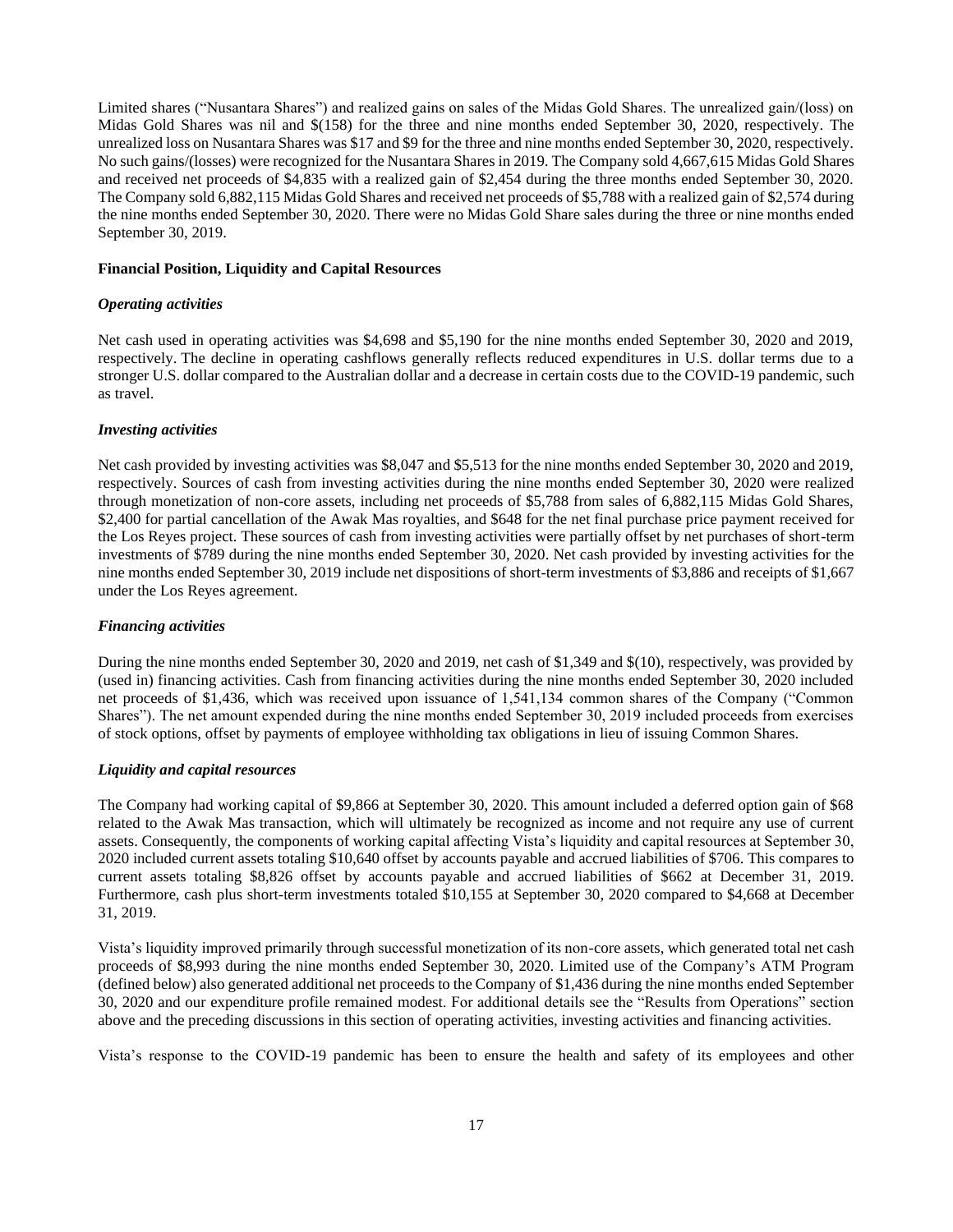stakeholders. To date, the direct effect on Vista's liquidity and capital resources has been limited to ongoing costs incurred and extension of some corporate strategic objectives. This has been offset by cash inflows from non-core asset monetization and limited use of the Company's ATM Program. Despite the recent improvement in Vista's liquidity and capital resources and a generally upward trend in the gold price, the duration of global travel restrictions and the pace and extent of economic recovery may affect the Company's ability to raise additional working capital on reasonable terms, or at all, and are likely to continue to extend the time required to accomplish strategic initiatives. Extended delays will affect Vista's liquidity and capital resources and may ultimately have a material adverse effect on Vista's short-term and long-term financial position and results of operations.

Despite these conditions, we believe our existing working capital at September 30, 2020, together with other potential future sources of non-dilutive financing, will be sufficient to fully fund our currently planned corporate expenses and Project holding costs, which we expect to be generally consistent with 2020 to date, and discretionary programs for more than 12 months.

The Company continues to focus on monetizing non-dilutive sources of funding. Vista has agreements in place to realize up to \$4,600 over the next nine months from the sale of its interests in the Los Reyes and Awak Mas gold projects. The Company also owns a royalty interest and holds listed equity securities. Additionally, the Company's used mill equipment is being marketed by a third-party mining equipment dealer.

If other potential sources of non-dilutive financing cannot be realized within the timeframe or for the amounts required to meet obligations when due, Vista will need to raise additional capital through equity issuances, or other means. Among several means that are available, the Company has an at-the-market offering agreement (the "ATM Agreement") with H. C. Wainwright & Co., LLC ("Wainwright") to provide additional balance sheet flexibility at a potentially lower cost than other means of equity issuances.

Under the ATM Agreement the Company may, but is not obligated to, issue and sell Common Shares through Wainwright for aggregate sales proceeds of up to \$10,000 (the "ATM Program"). The ATM Agreement was amended in June 2020 to remain in force until terminated by either party. During the three months ended September 30, 2020 the Company sold 509,315 Common Shares under the ATM Program for net proceeds of \$629. Total sales under the ATM Program through September 30, 2020 were 1,541,134 Common Shares for net proceeds of \$1,436. Offers or sales of Common Shares under the ATM Program will be made only in the United States in an "at the market offering" as defined in Rule 415 under the United States Securities Act of 1933, as amended, subject to an effective registration statement under the U.S. Securities Act of 1933, as amended, and no offers or sales of Common Shares under the ATM Agreement will be made in Canada. The Common Shares will be distributed at market prices prevailing at the time of sale.

Vista's viability beyond 12 months is dependent upon our ability to maintain a low expenditure profile, realize value from non-dilutive assets, and, if necessary, issue additional equity or find other means of financing to secure sufficient funding. Our objective is to maintain adequate liquidity and seek to preserve and enhance the value of our core assets in order to assure positive equity returns to our shareholders. The underlying value and recoverability of the amounts shown as mineral properties and plant and equipment in our Condensed Consolidated Balance Sheets are dependent on our ability to attract sufficient capital resources to execute our strategy and the ultimate success of our programs to enhance value, most importantly at Mt Todd.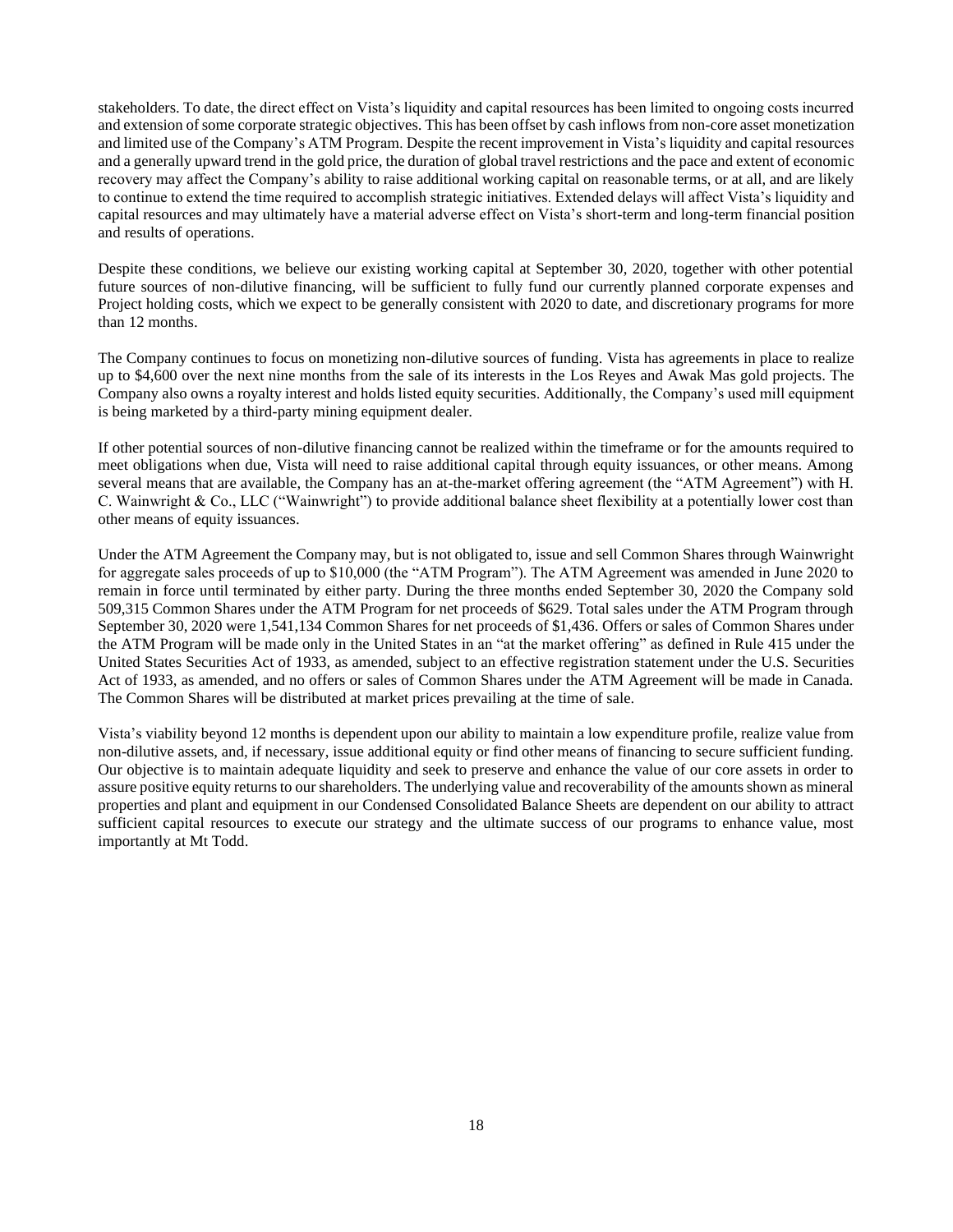# **Fair Value Accounting**

The following table sets forth the Company's assets measured at fair value by level within the fair value hierarchy.

|                   |              | Fair value at September 30, 2020 |         |  |  |  |
|-------------------|--------------|----------------------------------|---------|--|--|--|
|                   | <b>Total</b> | <b>Level 1</b>                   | Level 3 |  |  |  |
| Other investments | 295<br>Φ     | ₼<br>295                         |         |  |  |  |
|                   |              | Fair value at December 31, 2019  |         |  |  |  |
|                   | Total        | <b>Level 1</b>                   | Level 3 |  |  |  |
| Other investments | .676         | 3.676<br>.ъ                      |         |  |  |  |

At September 30, 2020, our investment in Nusantara Shares was classified as Level 1 of the fair value hierarchy as they are valued at quoted market prices in an active market. At December 31, 2019, our investments in Midas Gold Shares and Nusantara Shares were also classified as Level 1.

There have been no transfers between levels in 2020, nor have there been any changes in valuation techniques.

#### **Off-Balance Sheet Arrangements**

We have no off-balance sheet arrangements.

# **Contractual Obligations**

We have no material contractual obligations as of September 30, 2020.

# **Project Updates**

# *Mt Todd Gold Project, Northern Territory, Australia*

The scientific and technical information about Mt Todd in this discussion and analysis has been reviewed and approved by Mr. John Rozelle, Senior Vice President of Vista. Mr. Rozelle is a qualified person as defined by Canadian National Instrument 43-101 – *Standards of Disclosure for Mineral Projects* ("NI 43-101").

# *Environmental Approvals*

The Environmental Impact Statement ("EIS") for Mt Todd was approved by the Northern Territory Environmental Protection Authority ("NT EPA") in September 2014. In its formal notification to the Company, the NT EPA advised that it has assessed the environmental impacts of the Mt Todd project and concluded that it can proceed, subject to a number of recommendations outlined in the Assessment Report. Subsequently, the Company undertook to complete these recommendations.

In January 2018, we announced that the "authorization of a controlled activity" at Mt Todd, as required under the *Environment Protection and Biodiversity Conservation Act*, as it relates to the Gouldian Finch, had been approved by the Australian Commonwealth Department of Environment and Energy. With this authorization, Vista has all major environmental approvals necessary to allow development of Mt Todd.

# *2019 PFS*

Vista filed a technical report titled "NI 43-101 Technical Report Mt Todd Gold Project 50,000 tpd Preliminary Feasibility Study Northern Territory, Australia," dated October 7, 2019, with an effective date of September 10, 2019 as amended September 22, 2020, (the "2019 PFS"). The amendment dated September 22, 2020 was to correct and/or clarify certain items included in the original technical report dated October 7, 2019. See below for a summary of changes.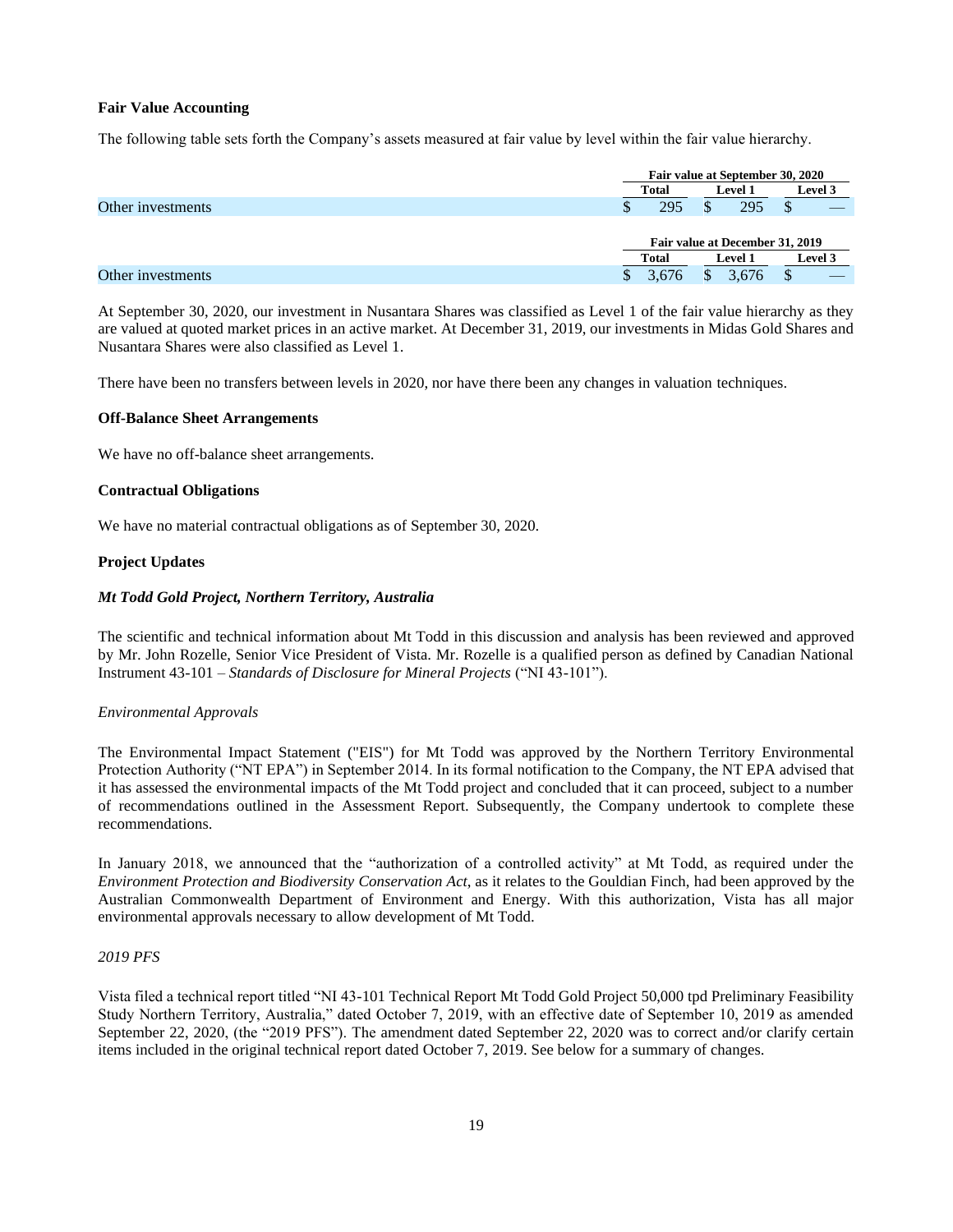The 2019 PFS was based on the results of metallurgical testing, a comprehensive review of the Project and the re-design of elements of the process flow sheet, and most importantly, grinding circuit design changes. The 2019 PFS provides updated material, scientific, and technical information based on additional data obtained from extensive metallurgic test work conducted in 2018 and 2019. This work confirmed: 1) the efficiency of ore sorting across a broad range of head grades and the natural concentration of gold in the screen undersize material prior to sorting; 2) the efficiency of fine grinding and improved gold leach recoveries at an 80% passing grind size of 40 microns; and 3) the selection of FLSmidth's (FLS) VXP mill as the preferred fine grinding mill.

The process improvement efforts resulted in revised estimates that reflect reduced operating costs, increased gold recovery and higher gold production. In addition, we commissioned an independent benchmarking study to assess the appropriateness of capital and operating cost estimates, construction and ramp-up schedules, owner's costs and key components of the Mt Todd project. Recommendations from the study were incorporated, as appropriate, in the 2019 PFS. We also updated revenue, capital, and operating costs based on 2019 market conditions and quotes from suppliers.

The 2019 PFS reflects a 50,000 tpd project with a 13-year mine life. Highlights are presented in the table below:

|                                         | Years 1-5 |    | Life of Mine (13 years) |
|-----------------------------------------|-----------|----|-------------------------|
| Average Milled Grade (g Au/t)           | 0.96      |    | 0.82                    |
| Payable Gold Annual Average (000's ozs) | 495       |    | 413                     |
| Payable Gold Total (000's ozs)          | 2,476     |    | 5,305                   |
| Gold Recovery                           | 92.3 %    |    | 91.9 %                  |
| Cash Costs $(\frac{6}{2})^{(1)}$        | \$<br>575 | \$ | 645                     |
| AISC $(\frac{5}{2})^{(2)}$              | S<br>688  | S  | 746                     |
| Strip Ratio (waste:ore)                 | 2.65      |    | 2.52                    |
| Initial Capital (\$ millions)           |           | \$ | 826                     |
| After-tax NPV $_{5\%}$ (\$ millions)    |           | \$ | 823                     |
| After-tax IRR                           |           |    | 23.4 %                  |
| After-tax Payback (Production Years)    |           |    | 2.9                     |

*Notes: Economics presented using \$1,350/oz gold and a flat \$0.70:A\$1.00 exchange rate and assumes deferral of certain Northern Territory tax obligations as well as realization of equipment salvage values at the end of the mine life. The mine plan includes both proven and probable mineral reserves.* 

- *(1) Cash Costs per ounce is a non-GAAP financial measure; see the Non-GAAP Financial Measures section below for additional disclosure.*
- *(2) All-in Sustaining Costs ("AISC") per ounce is a non-GAAP financial measure; see the Non-GAAP Financial Measures section below for additional disclosure.*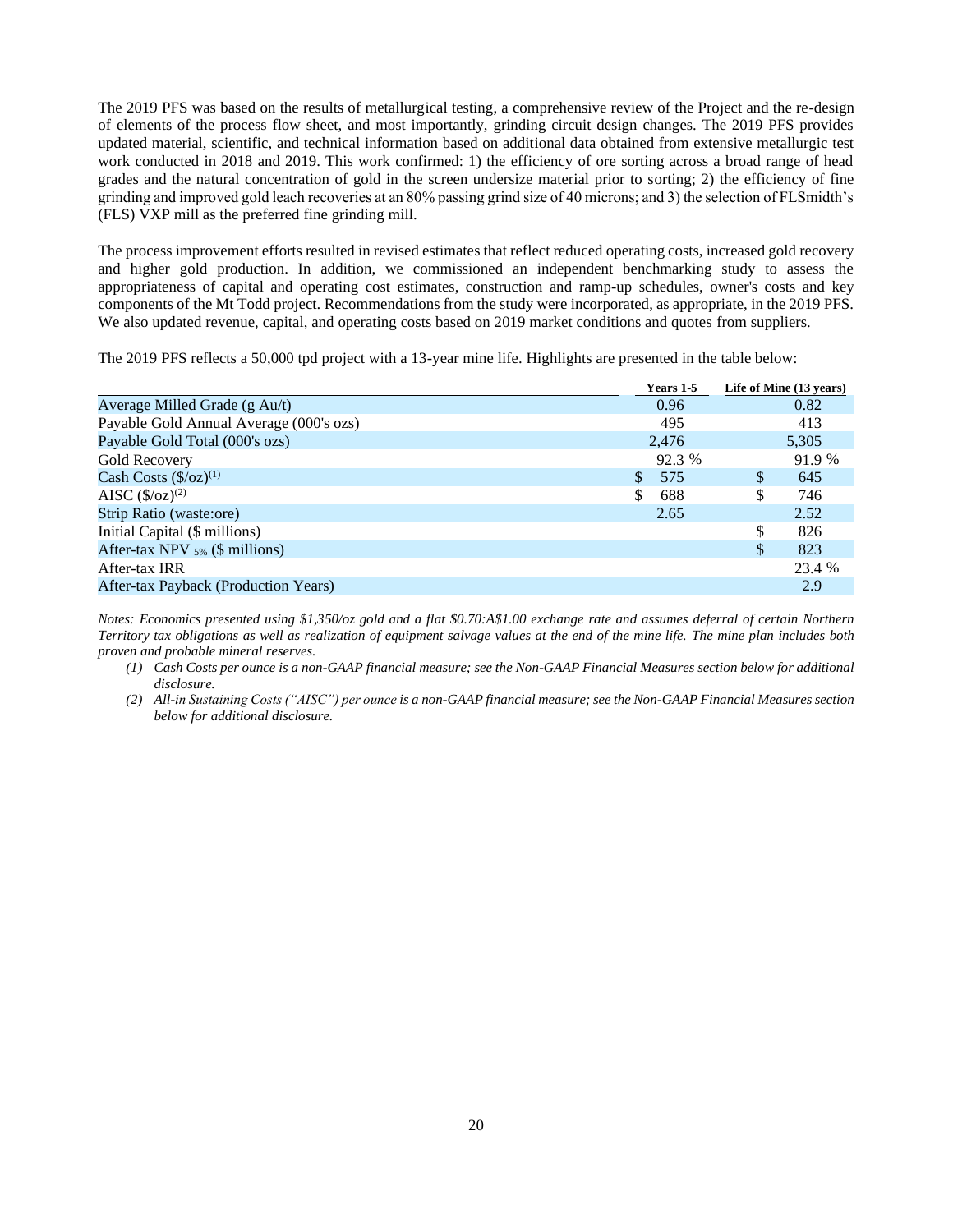The following table illustrates the sensitivity of the after-tax economics to variable gold prices and foreign exchange assumptions:

| <b>Gold Price and Foreign Exchange Sensitivity Table</b> |                   |             |            |                   |            |                   |            |             |            |                   |
|----------------------------------------------------------|-------------------|-------------|------------|-------------------|------------|-------------------|------------|-------------|------------|-------------------|
| Foreign                                                  | <b>Gold Price</b> |             |            |                   |            |                   |            |             |            |                   |
| <b>Exchange</b>                                          | \$800             |             |            | \$1,000           |            | \$1,200           |            | \$1,300     |            | \$1,350           |
| (S/AS)                                                   | IRR               | $NPV_{5\%}$ | <b>IRR</b> | NPV <sub>5%</sub> | <b>IRR</b> | NPV <sub>5%</sub> | <b>IRR</b> | $NPV_{5\%}$ | <b>IRR</b> | NPV <sub>5%</sub> |
| 0.60                                                     | $(1.3\%)$         | $(\$265)$   | 12.1%      | \$290             | 21.6%      | \$687             | 26.3%      | \$895       | 28.4%      | \$994             |
| 0.65                                                     | $(4.7\%)$         | $($ \$410)  | 9.8%       | \$206             | 19.2%      | \$604             | 23.7%      | \$807       | 25.8%      | \$911             |
| 0.70                                                     | $(7.9\%)$         | $($ \$552)  | 6.4%       | \$61              | 16.9%      | \$525             | 21.2%      | \$718       | $23.4\%$ † | \$823†            |
| 0.75                                                     | $(11.0\%)$        | $($ \$693)  | 4.1%       | ( \$42)           | 14.7%      | \$440             | 18.9%      | \$636       | 20.9%      | \$734             |
| 0.80                                                     | $13.9\%)$         | (S835)      | 1.9%       | $(\$150)$         | 12.6%      | \$355             | 16.8%      | \$557       | 18.8%      | \$652             |

| Foreign         |            |             |            |                   | <b>Gold Price</b> |                   |            |                   |  |
|-----------------|------------|-------------|------------|-------------------|-------------------|-------------------|------------|-------------------|--|
| <b>Exchange</b> |            | \$1,400     |            | \$1,500           |                   | \$1,700           |            | \$1,900           |  |
| (S/AS)          | <b>IRR</b> | $NPV_{5\%}$ | <b>IRR</b> | NPV <sub>5%</sub> | <b>IRR</b>        | NPV <sub>5%</sub> | <b>IRR</b> | NPV <sub>5%</sub> |  |
| 0.60            | 30.5%      | \$1,094     | 34.7%      | \$1,296           | 43.4%             | \$1,700           | 50.6%      | \$2,099           |  |
| 0.65            | 27.9%      | \$1,011     | 32.0%      | \$1,209           | 40.3%             | \$1,617           | 47.4%      | \$2,015           |  |
| 0.70            | 25.4%      | \$928       | 29.4%      | \$1,126           | 37.4%             | \$1,533           | 44.4%      | \$1,932           |  |
| 0.75            | 23.1%      | \$839       | 27.0%      | \$1,043           | 34.7%             | \$1,445           | 41.6%      | \$1,848           |  |
| 0.80            | 20.7%      | \$750       | 24.7%      | \$954             | 32.2%             | \$1,362           | 39.0%      | \$1,765           |  |

† *Assumptions used in the 2019 PFS.*

Key capital expenditures for initial and sustaining capital requirements are:

| Capital Expenditures (\$ Millions, except per ounce amount)                    |    | <b>Initial</b><br>Capital | <b>Sustaining</b><br>Capital |
|--------------------------------------------------------------------------------|----|---------------------------|------------------------------|
| Mining                                                                         | \$ | 121                       | \$<br>406                    |
| Process Plant                                                                  |    | 367                       | 17                           |
| <b>Project Services</b>                                                        |    | 109                       | 72                           |
| Project Infrastructure                                                         |    | 26                        |                              |
| Site Establishment & Early Works                                               |    | 18                        |                              |
| Management, Engineering, EPCM Services                                         |    | 82                        |                              |
| <b>Preproduction Costs</b>                                                     |    | 16                        |                              |
| Contingency                                                                    |    | 87                        | 40                           |
| Sub-Total                                                                      | \$ | 826                       | 536                          |
| Asset Sale and Salvage                                                         |    |                           | (140)                        |
| <b>Total Capital</b>                                                           |    | 826                       | $397^{(1)}$                  |
| Total Capital per payable ounce of gold<br>Notes: may not add due to rounding. | Φ  | 156                       | \$<br>$75^{(1)}$             |

*(1) Net of asset sales.*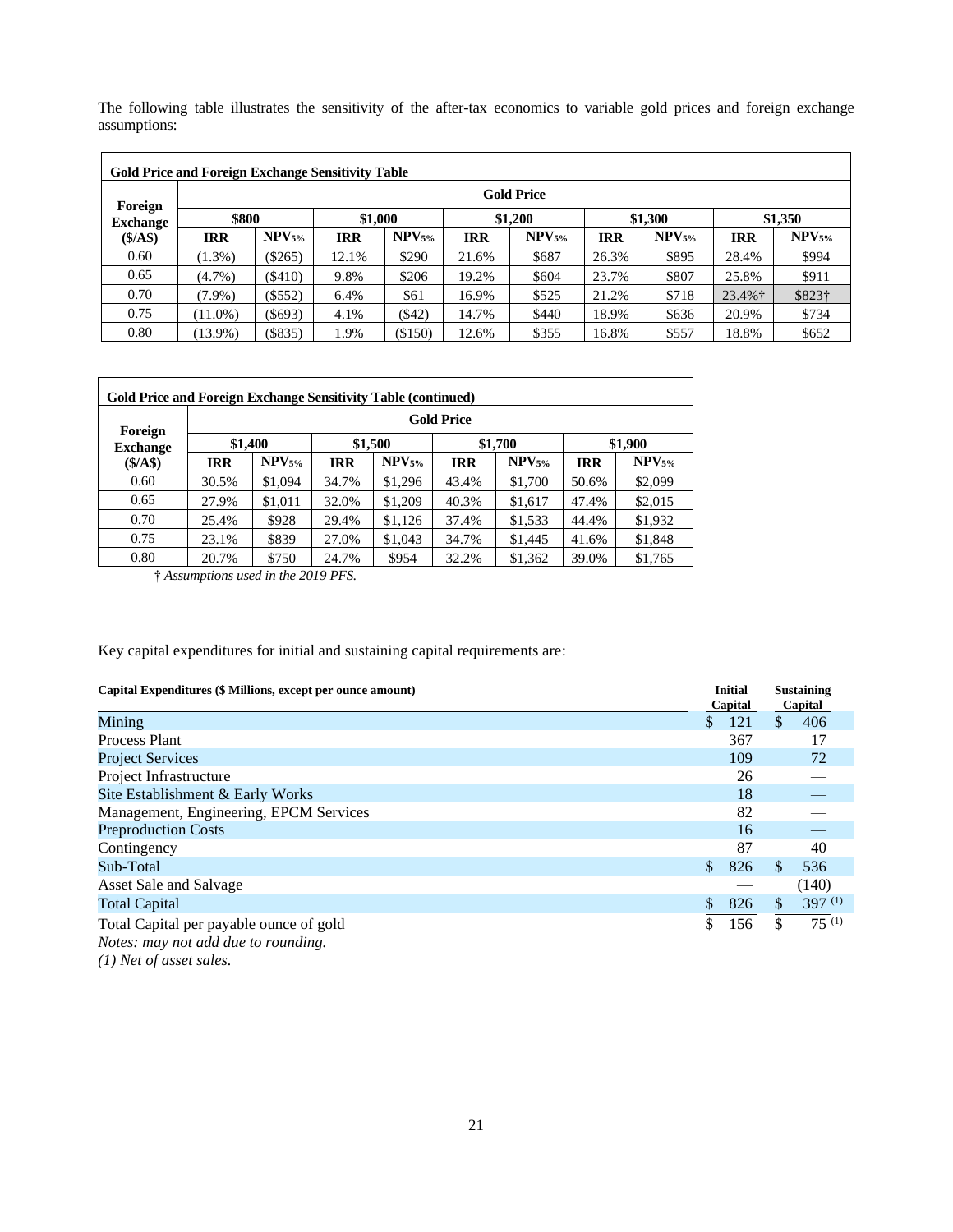The following table presents a breakdown of operating costs.

| <b>Operating Cost</b>           |            | <b>First 5 Years</b> |             |           |  |  |
|---------------------------------|------------|----------------------|-------------|-----------|--|--|
|                                 | Per tonne  |                      | Per tonne   |           |  |  |
|                                 | processed  | Per ounce            | processed   | Per ounce |  |  |
| Mining                          | 6.51<br>S. | 234<br>S.            | 6.02<br>\$. | 251<br>S. |  |  |
| Processing                      | 7.82       | 281                  | 7.88        | 328       |  |  |
| Site General and Administrative | 1.07       | 39                   | 1.11        | 46        |  |  |
| Jawoyn Royalty <sup>(1)</sup>   | 0.38       | 14                   | 0.32        | 14        |  |  |
| Water Treatment                 | 0.07       | $\mathfrak{D}$       | 0.08        | 4         |  |  |
| <b>Tailings Management</b>      | 0.08       | 3                    | 0.07        | 3         |  |  |
| Refining $Costs^{(1)}$          | 0.09       | 3                    | 0.08        |           |  |  |
| Power Credit                    |            |                      | (0.10)      | (4)       |  |  |
| Total Cash Costs <sup>(2)</sup> | \$16.01    | 575<br>\$            | \$15.48     | 645       |  |  |
| .                               |            |                      |             |           |  |  |

*Notes: May not add due to rounding.* 

*(1) Jawoyn Royalty and refinery costs calculated at \$1,350 per ounce gold.* 

*(2) Total Cash Costs is a non-GAAP financial measure; see the Non-GAAP Financial Measures section below for additional disclosure.*

The mine plan contemplates 221.0 million tonnes of ore containing an estimated 5.85 million ounces of gold at an average grade of 0.82 g Au/t to be processed over the 13-year operating life of the Project. Total recovered gold is expected to be 5.3 million ounces. Average annual gold production over the life of the Project is expected to be 413,400 ounces, averaging 495,100 ounces during the first five years of commercial operations, with 608,600 ounces produced in the first year of commercial operation. Commercial production is anticipated to begin after two years of construction and six months of commissioning and ramp-up.

The table below highlights the 2019 PFS production schedule.

|                | <b>Ore Mined</b> | Waste      | <b>Strip Ratio</b> | <b>Milled Ore</b> | Feed<br>Grade (g)                  | <b>Contained</b><br><b>Ounces</b> | Mill<br><b>Production</b> |
|----------------|------------------|------------|--------------------|-------------------|------------------------------------|-----------------------------------|---------------------------|
| <b>Years</b>   | (kt)             | mined (kt) | (W:O)              | (kt)              | $\mathbf{A} \mathbf{u}/\mathbf{t}$ | (kozs)                            | (kozs)                    |
| (1)            | 2,859            | 8,802      | 3.08               |                   |                                    |                                   |                           |
|                | 16,138           | 10,498     | 0.65               | 12,461            | 1.17                               | 469                               | 430                       |
| $\overline{2}$ | 15,613           | 47,536     | 3.04               | 17,750            | 0.85                               | 482                               | 438                       |
| 3              | 24,495           | 32,880     | 1.34               | 17,799            | 1.04                               | 593                               | 541                       |
| 4              | 15,586           | 76,531     | 4.91               | 17,750            | 0.70                               | 399                               | 360                       |
| 5              | 29,852           | 58,085     | 1.95               | 17,750            | 1.10                               | 629                               | 574                       |
| 6              | 8,984            | 87,011     | 9.69               | 17,750            | 0.78                               | 446                               | 404                       |
| 7              | 7,178            | 68,218     | 9.50               | 17,799            | 0.52                               | 298                               | 264                       |
| 8              | 13,482           | 56,598     | 4.20               | 15,129            | 0.61                               | 297                               | 266                       |
| 9              | 18,750           | 42,935     | 2.29               | 17,750            | 0.70                               | 397                               | 358                       |
| 10             | 28,653           | 29,747     | 1.04               | 17,750            | 0.93                               | 528                               | 481                       |
| 11             | 25,970           | 4,148      | 0.16               | 17,799            | 1.18                               | 674                               | 618                       |
| 12             | 127              |            |                    | 17,750            | 0.65                               | 371                               | 334                       |
| 13             |                  |            |                    | 15,805            | 0.52                               | 265                               | 237                       |
| Total          | 207,687          | 522,990    | 2.52               | 221,041           | 0.82                               | 5,848                             | 5,305                     |

*Note: May not add due to rounding. Total milled ore includes material from the heap leach pad that is planned to be processed at the end of the mine life. The mine plan includes both proven and probable reserves.*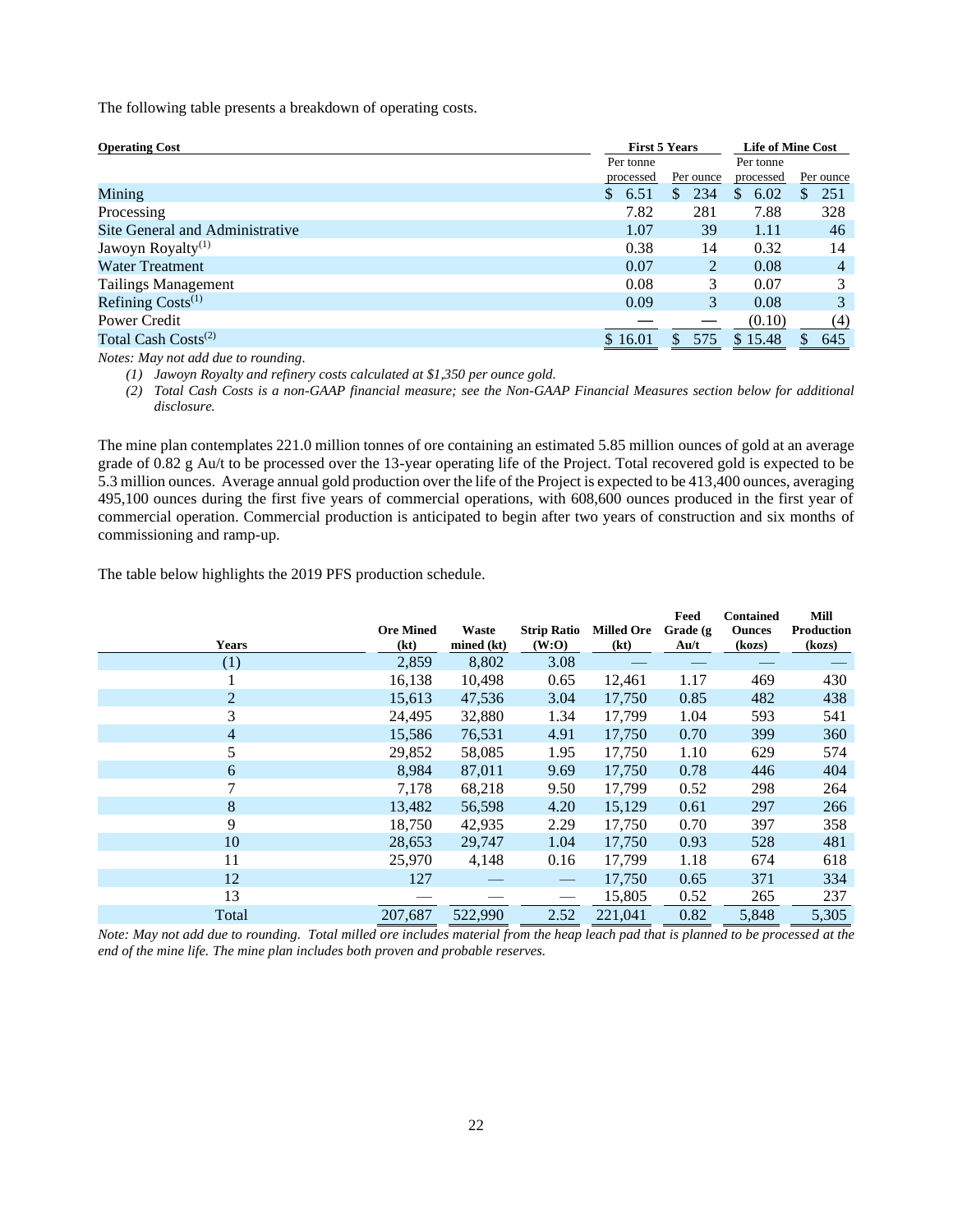The table below illustrates the updated mineral reserve and resource estimate for the Project. The effective date of the Mt Todd mineral resource estimate is September 2019.

|           |                  |                             |                            | $1010$ Tour Minicral Resources (50,000 tpu) |                             |                            |                         |                             |                                   |                         |                             |                            |  |  |
|-----------|------------------|-----------------------------|----------------------------|---------------------------------------------|-----------------------------|----------------------------|-------------------------|-----------------------------|-----------------------------------|-------------------------|-----------------------------|----------------------------|--|--|
|           |                  | <b>Batman Deposit</b>       |                            |                                             | <b>Heap Leach Pad</b>       |                            |                         |                             | <b>Ouigleys Deposit</b>           |                         |                             | <b>Total</b>               |  |  |
|           | Tonnes<br>(000s) | Grade<br>$(g \text{ Au}/t)$ | Contained<br><b>Ounces</b> | l`onnes<br>(000s)                           | Grade<br>$(g \text{ Au}/t)$ | <b>Contained</b><br>Ounces | <b>Tonnes</b><br>(000s) | Grade<br>$(g \text{ Au}/t)$ | <b>Contained</b><br><b>Ounces</b> | <b>Tonnes</b><br>(000s) | Grade<br>$(g \text{ Au}/t)$ | <b>Contained</b><br>Ounces |  |  |
| Measured  | 77.725           | $0.88\,$                    | 2,191                      |                                             |                             |                            | 594                     |                             | 22                                | 78.319                  | 0.88                        | 2,213                      |  |  |
| Indicated | 200.112          | ${0.80}$                    | 5,169                      | 13.354                                      | 0.54                        | 232                        | 7.301                   |                             | 260                               | 220,767                 | 0.80                        | 5,661                      |  |  |
| Total     | .837             | 0.82                        | 7.360                      | 13.354                                      | 0.54                        | 232                        | 7.895                   |                             | 282                               | 299.086                 | 0.82                        | 7.874                      |  |  |
| Inferred  | 61.323           | ).72                        | .421                       |                                             |                             |                            | 3.981                   | .46                         | 187                               | 65.304                  |                             | .608                       |  |  |

# **Mt Todd Mineral Resources (50,000 tpd)**

*Notes:*

• *Measured & Indicated Resources include Proven and Probable Reserves. Batman reserves are calculated at a 0.40 g Au/tonne cut-off grade and US\$1,350 per ounce gold price. Batman and Quigleys resources are quoted at a 0.40g Au/t cut-off grade. Heap Leach reserves and resources are the average grade of the heap, no cut-off applied as all of this material is processed. Economic analysis conducted only on proven and probable reserves.* 

- *Rex Bryan of Tetra Tech is the Qualified Person responsible for the Statement of Mineral Resources for the Batman, Heap Leach Pad and Quigleys deposits. Thomas Dyer of Mine Development Associates is the Qualified Person responsible for developing reserves for the Batman deposit. Deepak Malhotra of Resource Development Inc. is the Qualified Person responsible for developing reserves for the heap leach.*
- *All scientific and technical information contained herein has been prepared by, or under the supervision of, John Rozelle, Vista's Senior Vice President, a Qualified Person as defined by National Instrument 43-101 – Standards of Disclosure for Mineral Projects*

The mine plan in the 2019 PFS includes both proven and probable reserves and estimated total recovered gold at 5.3 million ounces. The table below presents the estimated mineral reserves for the Project.

|                          |                         | <b>Batman Deposit</b> |                                      |                  | <b>Heap Leach Pad</b>       |                                      |                         | <b>Ouigleys Deposit</b> |                                             |                            | <b>Total</b>                |                                      |
|--------------------------|-------------------------|-----------------------|--------------------------------------|------------------|-----------------------------|--------------------------------------|-------------------------|-------------------------|---------------------------------------------|----------------------------|-----------------------------|--------------------------------------|
|                          | <b>Tonnes</b><br>(000s) | Grade<br>(gAu/t)      | Contained<br><b>Ounces</b><br>(000s) | Tonnes<br>(000s) | Grade<br>$(g \text{ Au}/t)$ | Contained<br><b>Ounces</b><br>(000s) | <b>Tonnes</b><br>(000s) | Grade<br>(g/t)          | <b>Contained</b><br><b>Ounces</b><br>(000s) | <b>Tonnes</b><br>(000s)    | Grade<br>$(g \text{ Au}/t)$ | Contained<br><b>Ounces</b><br>(000s) |
| Proven                   | 72.672                  | 0.88                  | 2,057                                |                  |                             |                                      |                         |                         |                                             | 72,672                     | 0.88                        | 2,057                                |
| Probable                 | 35,015                  | 0.82                  | 3,559                                | 13,354           | 0.54                        | 232                                  |                         |                         |                                             | 148,369                    | 0.79                        | 3,791                                |
| Proven                   |                         |                       |                                      |                  |                             |                                      |                         |                         |                                             |                            |                             |                                      |
| &                        |                         |                       |                                      |                  |                             |                                      |                         |                         |                                             |                            |                             |                                      |
| <b>Probable</b>          | 207,687                 | 0.84                  | 5,616                                | 13,354           | 0.54                        | 232                                  |                         |                         |                                             | 221,041                    | 0.82                        | 5,848                                |
| $\overline{\phantom{a}}$ | .                       | $\sim$                |                                      | $\cdots$         |                             | $-1$                                 |                         |                         |                                             | $\alpha - \alpha$ $\alpha$ | $\sim\cdot\cdot$ $\sim$     |                                      |

# **Mt Todd Gold Project Mineral Reserves – 50,000 tpd, 0.40 g Au/t cut-off and \$1,250 per ounce gold**

*Economic analysis conducted only on proven and probable mineral reserves. These reserves are not reserves under SEC Industry Guide 7 standards.*

The September 22, 2020 amendment to the 2019 PFS reflects amendments to correct and/or clarify certain items, including:

- Changes to the title page to include each Qualified Person's (QP) professional designation to comply with form requirements;
- Clarification of QP disclaimers and additions to Section  $3$  Reliance on Other Experts to comply with form requirements;
- Additions to Section 9 Exploration and Section 10 Drilling to comply with form requirements;
- Clarification of credentials in certificates for specific QPs;
- Adjustment of measured, indicated, and inferred mineral resources for Quigleys deposit; and
- Certain other minor changes to comply with form requirements.

There were no changes to the following key items in the 2019 PFS:

- Reported measured, indicated, and inferred mineral resources for Batman deposit;
- Reported design parameters for the open pit mine plans;
- Reported proven and probable mineral reserves;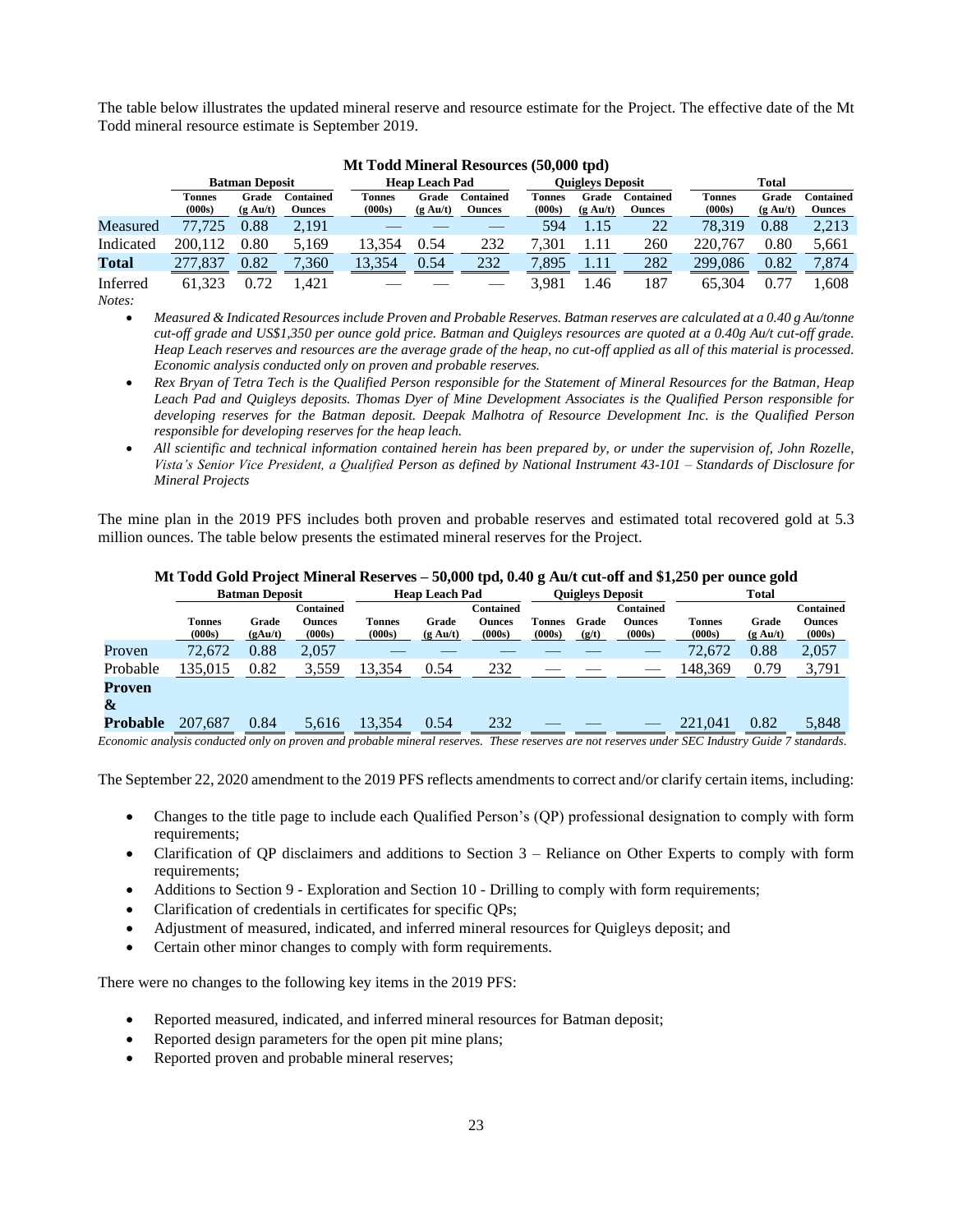- Reported design parameters for the process plant or process flow sheet;
- Reported metallurgical recoveries and associated supporting test work;
- Reported capital and operating costs;
- Reported design parameters for the tailings dams and waste rock dump;
- Reported design parameters and associated costs for the reclamation plan; and
- Reported financial results from the cash flow analysis, rates of return, and schedules.

For additional information on Mt Todd, see the 2019 PFS, which is available on SEDAR at www.sedar.com, EDGAR at www.sec.gov, as well as on Vista's website under "Mt Todd – Technical Reports." *See Cautionary Note to Investors*  regarding Estimates of Mineral Reserves and Resources below. The technical report is referenced for informational *purposes only and is not incorporated herein by reference.*

The Company intends to continue to de-risk Mt Todd in a cost-effective manner while it seeks to secure a development partner. The 2019 PFS provides a solid basis for engagement with prospective development partners who management believe will recognize the value of Mt Todd and provide appropriate reward for Vista shareholders.

Mt Todd is without known mineral reserves under SEC Industry Guide 7.

# *Guadalupe de los Reyes Gold/Silver Project, Sinaloa, Mexico*

In July 2020, the Company received the final \$1,500 purchase price payment from Prime Mining for the Los Reyes project. With this final payment and upon transfer of the Los Reyes project to Prime Mining, Vista recognized an operating gain of \$3,540, inclusive of previously deferred option gain of \$2,892 and net of associated closing costs, during the three months ended September 30, 2020. In addition, Prime Mining is required to make additional payments to Vista of \$2,100 in lieu of Vista being granted certain royalty and back-in rights, with \$1,100 due in January 2021 and \$1,000 due in July 2021. If Prime Mining fails to make the \$1,100 and \$1,000 payments, Vista will have the right to reinstate its royalty and back-in rights.

# *Awak Mas Project, Indonesia*

Vista holds a net smelter return royalty ("NSR") on the Awak Mas project in Indonesia. During 2019, Vista and the holder of Awak Mas amended the original royalty agreement to allow the holder or a nominated party to make a \$2,400 payment to Vista by April 30, 2020 to cancel a 1% NSR on the first 1,250,000 ounces produced at Awak Mas and a 1.25% NSR on the next 1,250,000 ounces produced. On May 5, 2020, the Company received \$2,400 to cancel the related 1% NSR and 1.25% NSR. The gain recognized upon receipt of this payment was \$2,568, which included the \$2,400 payment plus \$168 of previously deferred option gain. The holder of Awak Mas or a nominated party now has the right to cancel the remaining 1% NSR and 1.25% NSR for an additional payment of \$2,500 by April 30, 2021, at which time the Company will recognize a gain for this amount and \$68 that is currently carried as deferred option gain. If the holder does not make this final payment by April 30, 2021, Vista will retain the remaining royalty interests.

# **Certain U.S. Federal Income Tax Considerations**

Vista has been a "passive foreign investment company" ("PFIC") as defined under Section 1297 of the U.S. Internal Revenue Code of 1986, as amended, in recent years and expects to continue to be a PFIC in the future. Current and prospective United States shareholders should consult their tax advisors as to the tax consequences of PFIC classification and the U.S. federal tax treatment of PFICs. Additional information on this matter is included in Vista's Annual Report on Form 10-K for the year ended December 31, 2019, under "Part II. Item 5. Market for Registrant's Common Equity, Related Stockholder Matters and Issuer Purchases of Equity Securities — Certain United States Federal Income Tax Considerations for U.S. Residents."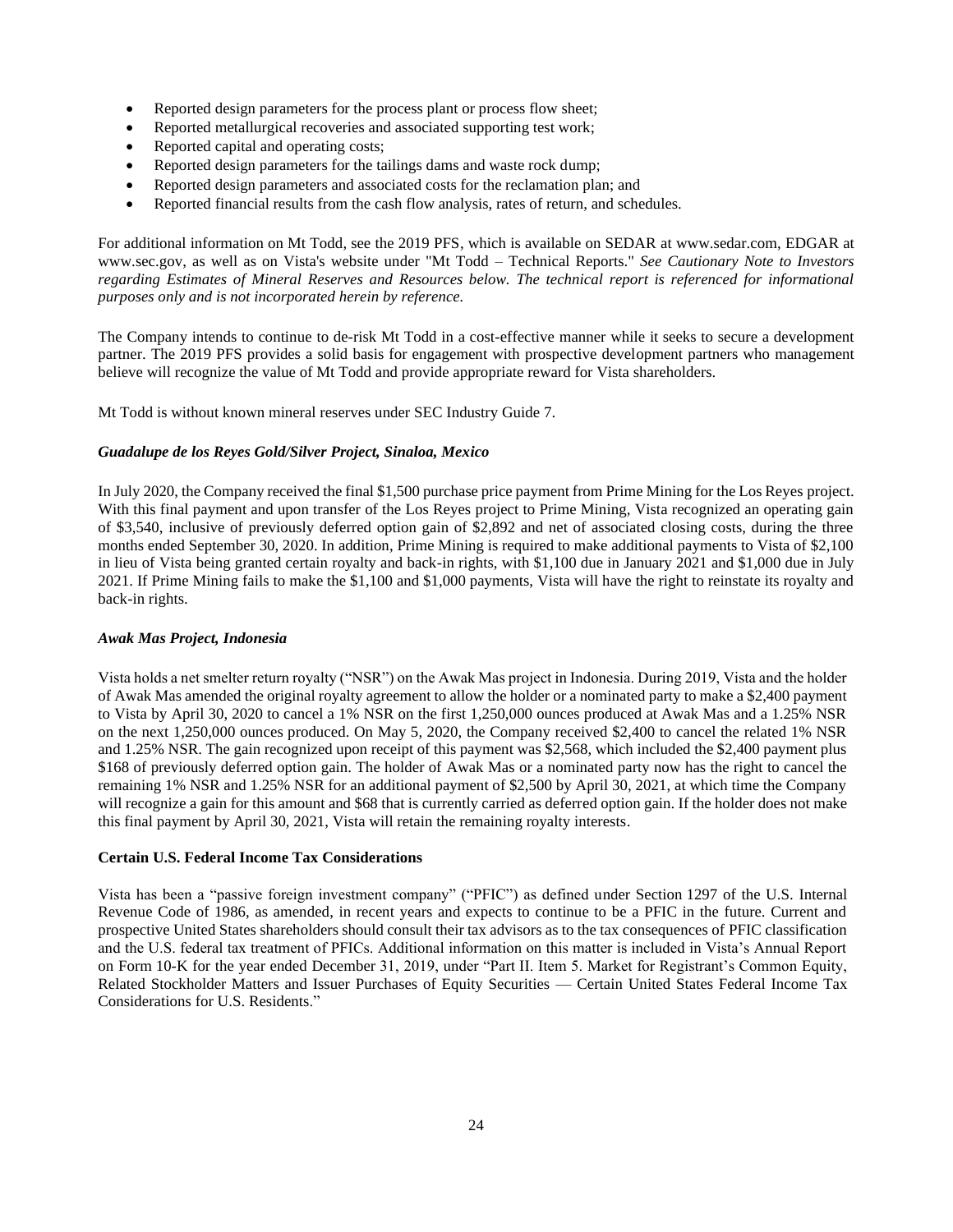# **Note Regarding Forward-Looking Statements**

This quarterly report on Form 10-Q contains "forward-looking statements" within the meaning of the *Private Securities Litigation Reform Act of 1995* and forward-looking information under Canadian securities laws that are intended to be covered by the safe harbor created by such legislation. All statements, other than statements of historical facts, included in this quarterly report on Form 10-Q, our other filings with the Securities and Exchange Commission and Canadian securities commissions and in press releases and public statements by our officers or representatives that address activities, events or developments that we expect or anticipate will or may occur in the future are forward-looking statements and forwardlooking information, including, but not limited to, such things as those listed below.

# **Operations**

- Our belief that our efforts to evaluate, engineer, permit and de-risk the Project have increased gold resources and reserves and added substantially to the underlying value of the Project and demonstrate strong development potential, including a potentially longer mine life;
- our belief that Mt Todd is the largest undeveloped gold project in Australia;
- our belief that our efforts in water treatment and management, biodiversity and social programs have created a strong social license in respect of the Project;
- our belief that process improvements reflected in the 2019 PFS will result in reduced operating costs, increased gold recovery, and higher gold production realized at Mt Todd;
- our plans and available funding to continue to improve Mt Todd's near-term development potential and evaluate additional economic optimization opportunities;
- estimates of future operating and financial performance;
- plans to secure a development partner that will recognize the value of Mt Todd and provide appropriate reward for Vista shareholders;
- our belief that our work on Mt Todd has added substantially to the value of the Project, which reflects a \$1.9 billion net present value (NPV<sub>5%</sub>) at the current gold price of approximately \$1,900/ounce and demonstrates nearterm development potential;
- our expectation that vertical milling equipment would be better suited for anticipated grinding requirements and reduce energy consumption;
- our belief that utilizing certain existing infrastructure from that operation will benefit the Project's estimated development costs;
- our belief that preliminary geologic evaluations indicate district-scale potential along a 5.4 Km strike length at Mt Todd;
- our belief that a plus 20-year mine life is achievable;
- estimates of mineral reserves and mineral resources at Mt Todd;
- estimated operating costs, gold recovery and estimated gold production at Mt Todd;
- our intention to improve the value of our gold projects;
- the potential that development projects may lead to gold production or value adding strategic transactions;
- the results of feasibility studies;

# **Business and Industry**

• our belief that our existing working capital, together with potential future sources of non-dilutive financing will be sufficient to fully fund our currently planned corporate expenses and project holding costs, which we expect to be generally consistent with 2019, and discretionary programs for more than 12 months;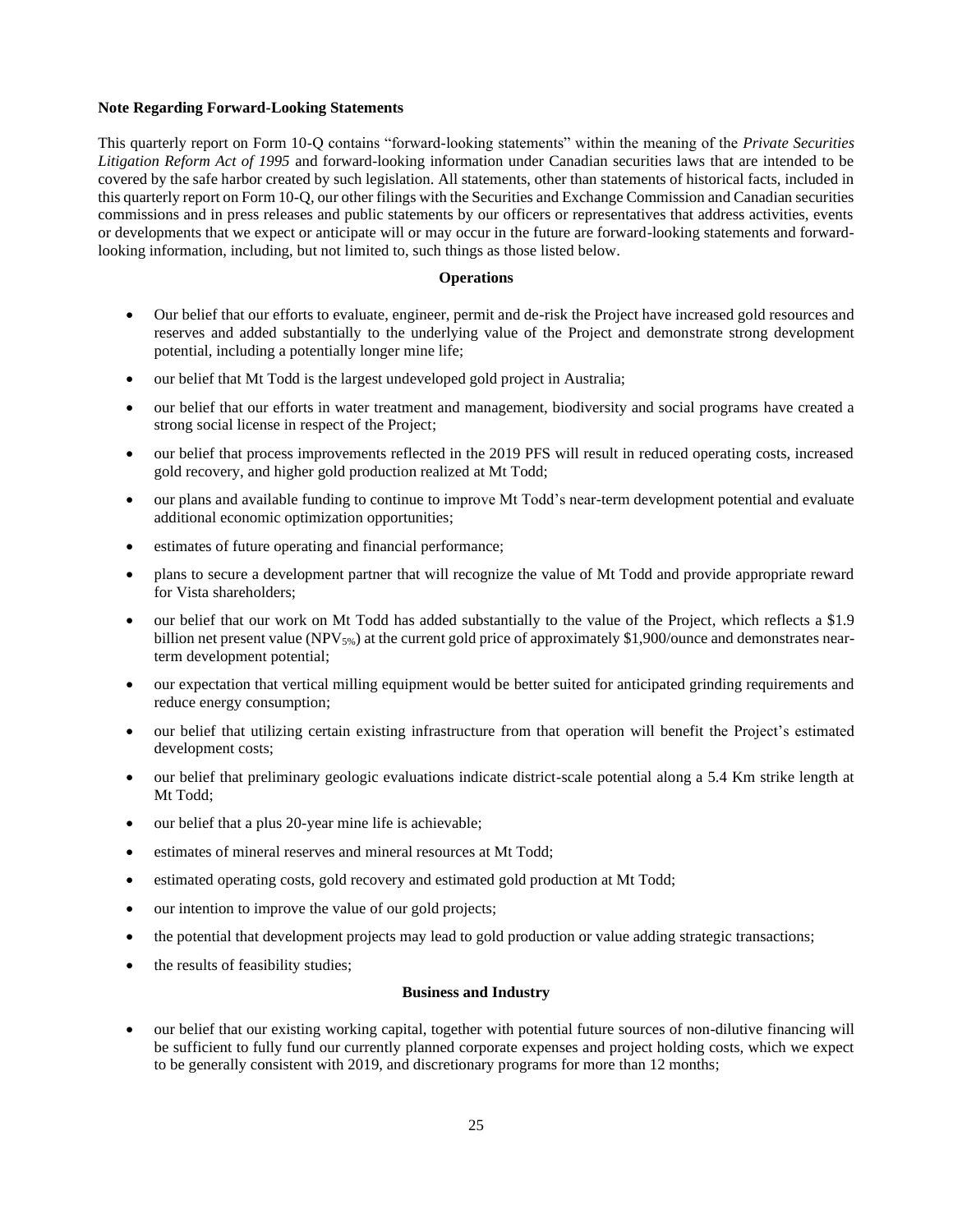- our belief that the ATM Program will provide additional balance sheet flexibility at a potentially lower cost than other means of equity issuances;
- the potential monetization of our non-core assets, including our mill equipment which is for sale, and certain royalty interests;
- potential funding requirements and sources of capital, including near-term sources of additional cash;
- our belief that we are in compliance in all material respects with applicable laws and regulations;
- our expectation that we will continue to be a PFIC for U.S. Federal tax purposes;
- the potential that we may grant options and/or other stock-based awards to our directors, officers, employees and consultants;
- our belief that we will receive any future payments pursuant to the terms of the Los Reyes agreement and, if not received, we will be granted net smelter return royalties and a back in right;
- our expectation that we will recover value added tax on the Los Reyes final purchase price payment in normal course;
- our expectation that we will receive any future payments for cancellation of the remaining net smelter return royalties on the Awak Mas project in Indonesia;
- the potential that future expenditures may be required for compliance with various laws and regulations governing the protection of the environment; and
- our belief that the COVID-19 pandemic may have a material adverse impact on the Company's financial condition and results of operations.

Forward-looking statements and forward-looking information have been based upon a number of estimates and assumptions including material estimates and assumptions related to our current business and operating plans, as approved by the Company's Board of Directors; our cash and other funding requirements and timing and sources thereof; results of pre-feasibility and feasibility studies, mineral resource and reserve estimates, preliminary economic assessments and exploration activities; advancements of the Company's required permitting processes; our experience working with our regulators; current market conditions and project development plans. The words "estimate," "plan," "anticipate," "expect," "intend," "believe," "will," "may" and similar expressions are intended to identify forward-looking statements and forward-looking information. These statements involve known and unknown risks, uncertainties, assumptions and other factors which may cause our actual results, performance or achievements to be materially different from any results, performance or achievements expressed or implied by such forward-looking statements and forward-looking information. These factors include risks such as:

# **Operating Risks**

- pre-feasibility and feasibility study results, timing and the accuracy of estimates and assumptions on which they are based;
- resource and reserve estimate results, the accuracy of such estimates and the accuracy of sampling and subsequent assays and geologic interpretations on which they are based;
- technical and operational feasibility and the economic viability of deposits;
- our ability to obtain, renew or maintain the necessary authorizations and permits for Mt Todd, including its development plans and operating activities;
- market conditions supporting a decision to develop Mt Todd;
- delays in commencement of construction at Mt Todd;
- increased costs that affect our operations or our financial condition;
- our reliance on third parties to fulfill their obligations under agreements with us;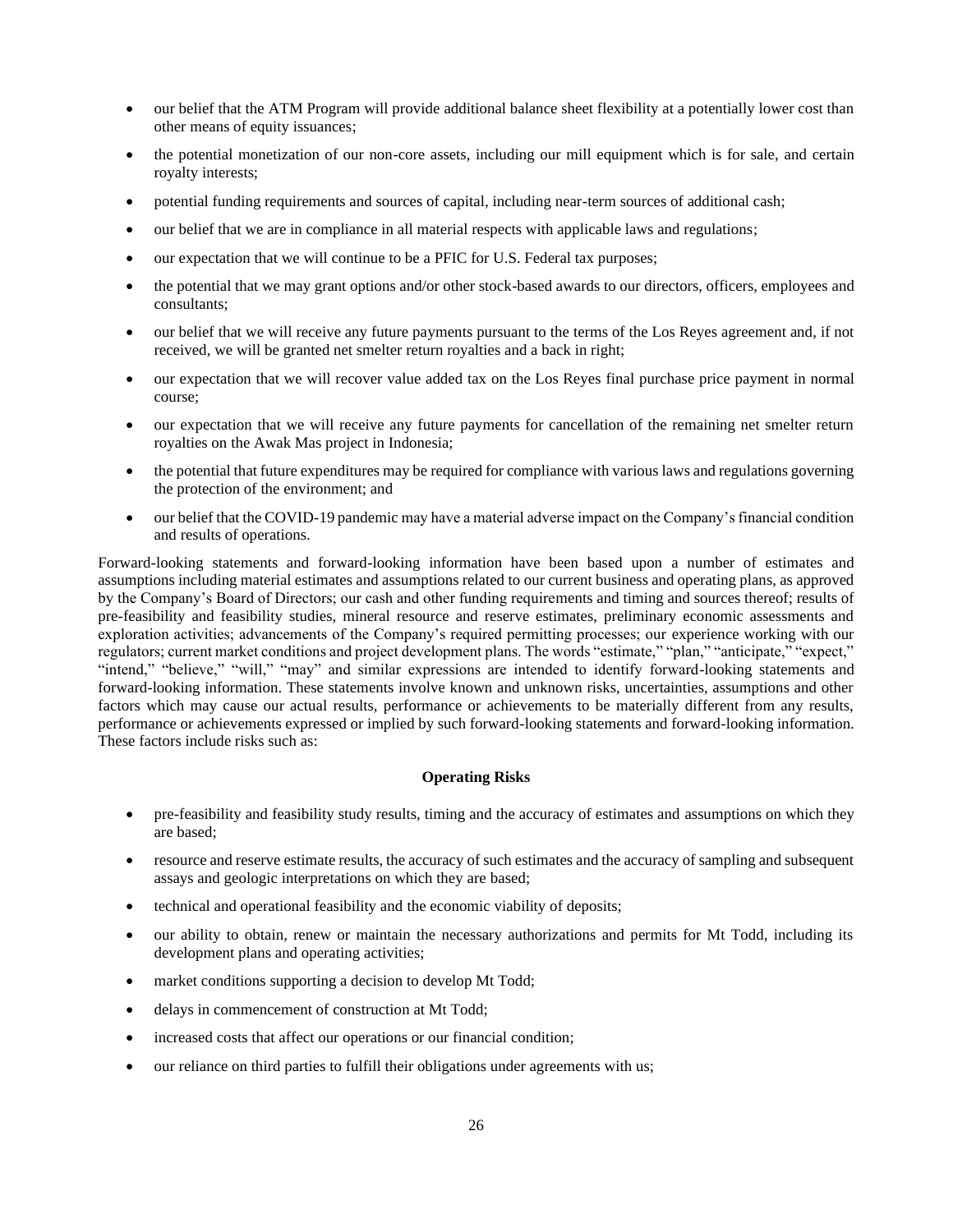- whether projects not managed by us will comply with our standards or meet our objectives;
- whether our acquisition, exploration and development activities, as well as the realization of the market value of our assets, will be commercially successful and whether any transactions we enter into will maximize the realization of the market value of our assets;
- the success of future joint ventures, partnerships and other arrangements relating to our properties;
- perception of the potential environmental impact of Mt Todd;
- known and unknown environmental and reclamation liabilities, including reclamation requirements at Mt Todd;
- potential challenges to the title to our mineral properties;
- future water supply issues at Mt Todd;
- our ability to secure and maintain natural gas supply contracts to sustain the operation of our planned electrical power generation facility;
- litigation or other legal claims;
- environmental lawsuits;

# **Financial and Business Risks**

- fluctuations in the price of gold;
- lack of adequate insurance to cover potential liabilities;
- the lack of cash dividend payments by us;
- our history of losses from operations;
- our ability to attract, retain and hire key personnel;
- volatility in our stock price and gold equities generally;
- our ability to obtain a development partner for Mt Todd on favorable terms, if at all;
- our ability to raise additional capital or raise funds from the sale of non-core assets on favorable terms, if at all;
- industry consolidation which could result in the acquisition of a control position in the Company for less than fair value;
- evolving corporate governance and public disclosure regulations;
- intense competition in the mining industry;
- tax initiatives on domestic and international levels;
- potential changes in regulations of taxation initiatives;
- fluctuation in foreign currency values;
- potential adverse findings by the Australian Government upon review of our Australian research and development grants;
- our likely status as a PFIC for U.S. federal tax purposes;
- delays, potential losses and inability to maintain sufficient working capital due to business interruptions or global economic slowdowns caused by the COVID-19 pandemic (See Item 1A Risk Factors below);

#### **Industry Risks**

inherent hazards of mining exploration, development and operating activities;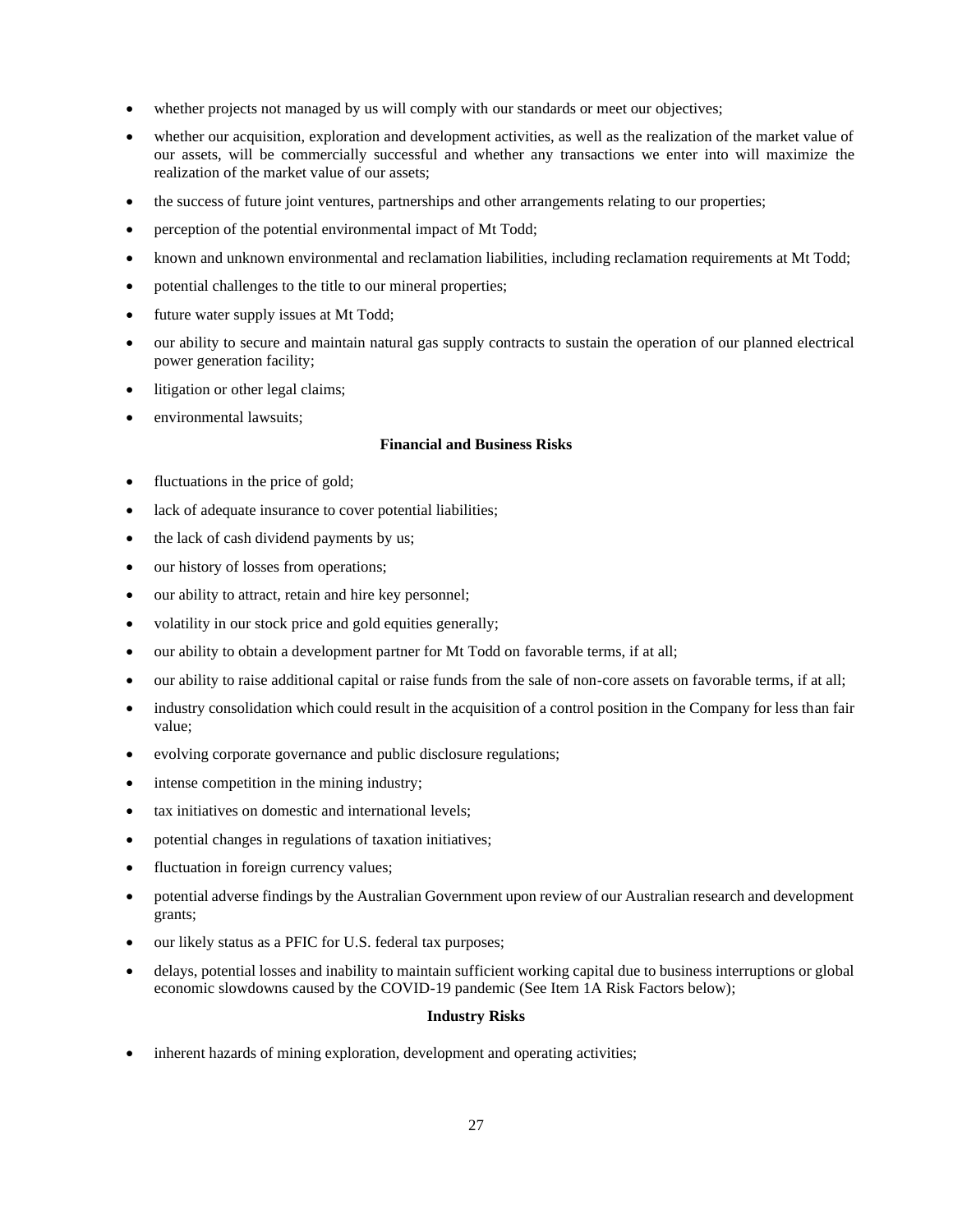- a shortage of skilled labor, equipment and supplies;
- the accuracy of calculations of mineral reserves, mineral resources and mineralized material and fluctuations therein based on metal prices, and inherent vulnerability of the ore and recoverability of metal in the mining process;
- changes in environmental regulations to which our exploration and development operations are subject; and
- changes in climate change regulations could result in increased operating costs.

For a more detailed discussion of such risks and other important factors that could cause actual results to differ materially from those in such forward-looking statements and forward-looking information, please see the risk factors contained in our Annual Report on Form 10-K for the year ended December 31, 2019, under "Part I-Item 1A. Risk Factors" and also "Part II Item 1A. Risk Factors" below. Although we have attempted to identify important factors that could cause actual results to differ materially from those described in forward-looking statements and forward-looking information, there may be other factors that cause results not to be as anticipated, estimated or intended. There can be no assurance that these statements will prove to be accurate, as actual results and future events could differ materially from those anticipated in the statements. Except as required by law, we assume no obligation to publicly update any forward-looking statements and forward-looking information, whether as a result of new information, future events or otherwise.

# **Cautionary Note to Investors Regarding Estimates of Mineral Reserves and Resources**

The 2019 PFS referenced herein uses the terms "mineral reserve", "proven mineral reserve" and "probable mineral reserve" as defined in Canadian National Instrument 43-101 – *Standards of Disclosure for Mineral Projects* ("NI 43-101") and the Canadian Institute of Mining, Metallurgy and Petroleum (the "CIM") – *CIM Definition Standards on Mineral Resources and Mineral Reserves*, adopted by the CIM Council, as amended (the "CIM Definition Standards"). These definitions differ from the definitions in the United States Securities and Exchange Commission ("SEC") Industry Guide 7 ("SEC Industry Guide 7") under the United States Securities Act of 1933, as amended (the "Securities Act"). Under SEC Industry Guide 7 standards, a "final" or "bankable" feasibility study is required to report reserves, the three-year historical average metal price is used in any reserve or cash flow analysis to designate reserves, and the primary environmental analysis or report must be filed with the appropriate governmental authority.

In addition, the 2019 PFS uses the terms "mineral resource", "measured mineral resource", "indicated mineral resource" and "inferred mineral resource" which are defined in and required to be disclosed by NI 43-101; however, these terms are not defined terms under SEC Industry Guide 7 and are normally not permitted to be used in reports and registration statements filed with the SEC. Investors are cautioned not to assume that all or any part of a mineral deposit in these categories will ever be converted into reserves. "Inferred mineral resources" have a great amount of uncertainty as to their existence, and great uncertainty as to their economic, technical and legal feasibility. It cannot be assumed that all, or any part, of an inferred mineral resource will ever be upgraded to a higher category. Under Canadian rules, estimates of inferred mineral resources may not form the basis of feasibility or pre-feasibility studies, except in rare cases. Investors are cautioned not to assume that all or any part of an inferred mineral resource exists or is economically, technically or legally mineable. Disclosure of "contained ounces" in a resource is permitted disclosure under Canadian regulations; however, the SEC normally only permits issuers to report mineralization that does not constitute "reserves" by SEC standards as in place tonnage and grade without reference to unit measures.

Accordingly, the 2019 PFS contains descriptions of our mineral deposits that may not be comparable to similar information made public by U.S. companies reporting under SEC Industry Guide 7.

The SEC has adopted amendments to its disclosure rules to modernize the mineral property disclosure requirements for issuers whose securities are registered with the SEC. These amendments became effective February 25, 2019 (the "SEC Modernization Rules") and, following a two-year transition period, the SEC Modernization Rules will replace the historical property disclosure requirements for mining registrants that are included in SEC Industry Guide 7. The Company is not required to provide disclosure on its mineral properties under the SEC Modernization Rules until its fiscal year beginning January 1, 2021. Under the SEC Modernization Rules, the definitions of "proven mineral reserves" and "probable mineral reserves" have been amended to be substantially similar to the corresponding CIM Definition Standards and the SEC has added definitions to recognize "measured mineral resources", "indicated mineral resources" and "inferred mineral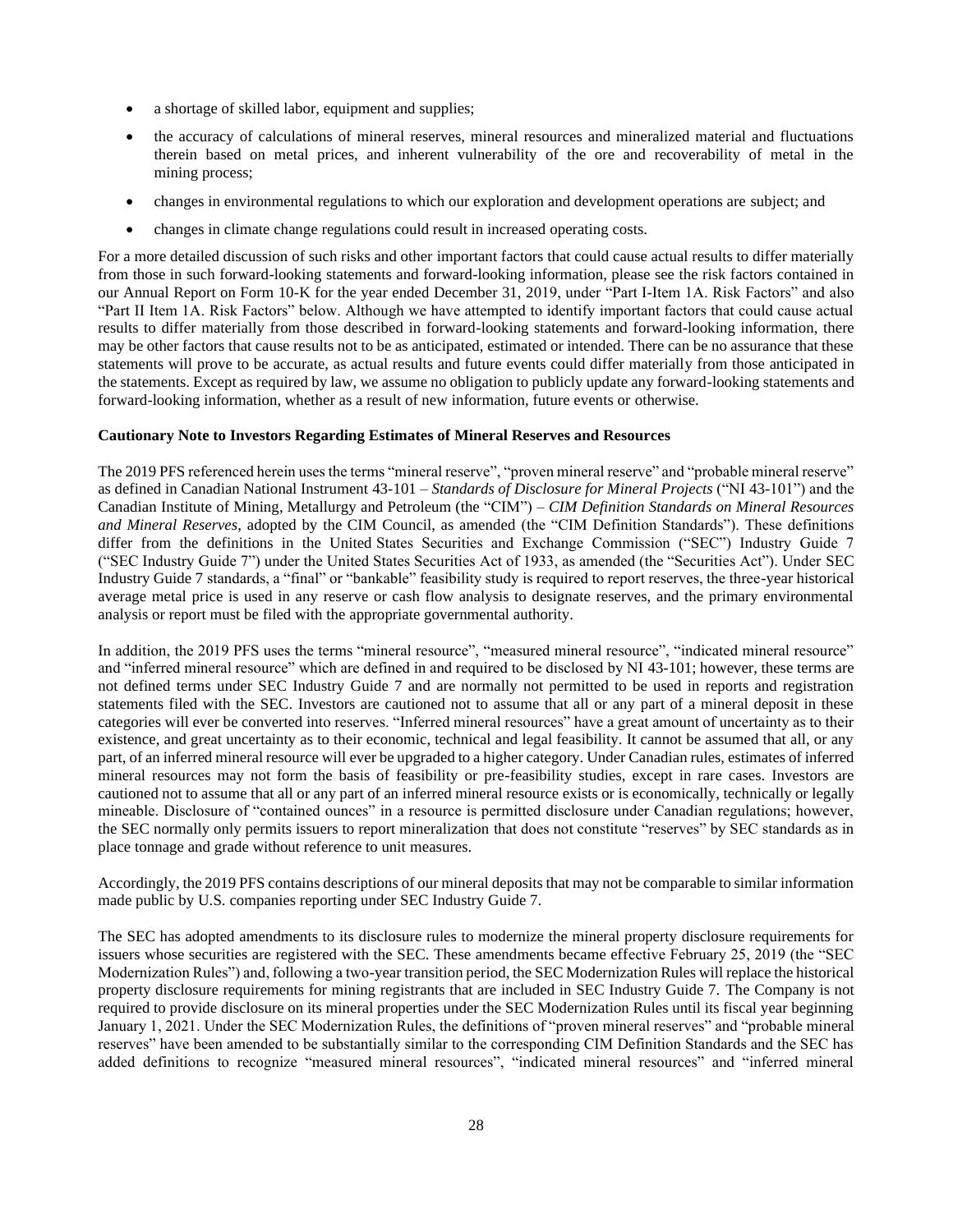resources" which are also substantially similar to the corresponding CIM Definition Standards; however there are differences in the definitions and standards under the SEC Modernization Rules and the CIM Definition Standards and therefore once the Company begins reporting under the SEC Modernization Rules there is no assurance that the Company's mineral reserve and mineral resource estimates will be the same as those reported under CIM Definition Standards as contained in the 2019 PFS or that the economics for the Mt Todd project estimated in the 2019 PFS will be the same as those estimated in any technical report prepared by the Company under the SEC Modernization Rules in the future.

# **Non-GAAP Financial Measures**

In this report, we have provided information prepared or calculated according to United States generally accepted accounting principles ("U.S. GAAP"), as well as provided some non-U.S. GAAP prospective financial performance measures. Because the non-GAAP performance measures do not have any standardized meaning prescribed by U.S. GAAP, they may not be comparable to similar measures presented by other companies. These measures should not be considered in isolation or as substitutes for measures of performance prepared in accordance with U.S. GAAP. There are limitations associated with the use of such non-GAAP measures. Since these measures do not incorporate revenues, changes in working capital and non-operating cash costs, they are not necessarily indicative of potential operating profit or loss, or cash flow from operations as determined in accordance with U.S. GAAP.

# *Total Cash Costs and All-In Sustaining Costs*

The non-GAAP measures Total Cash Costs, Cash Costs per ounce and All-in Sustaining Costs (AISC) per ounce are not, and are not intended to be, presentations in accordance with U.S. GAAP. As referenced in the 2019 PFS, these measures represent, respectively, our prospective cash costs and all-in sustaining costs related to our Mt Todd project.

We believe that these metrics help investors understand the economics of the Mt Todd project. We present the Non-GAAP financial measures for our Mt Todd project in the tables below. Actual U.S. GAAP results may vary from the amounts disclosed. Other companies may calculate these measures differently.

Total Cash Costs, Cash Costs per ounce, and All-in Sustaining Costs per ounce are non-GAAP metrics developed by the World Gold Council to provide transparency into the costs associated with producing gold and provide a comparable standard. The Company reports Cash Costs and AISC per ounce because it believes that these metrics more completely reflect mining costs over the life of a mine. These metrics are widely used in the gold mining industry as a benchmark for performance.

Total Cash Costs consist of operating costs net of power sales, refining costs, and non-government royalties, and exclude depreciation and amortization. The sum of these costs is divided by the corresponding gold ounces estimated to be sold to determine a Cash Cost per ounce amount. The Company's Total Cash Costs exclude the allocation of corporate general and administrative costs.

All in Sustaining Costs consist of Total Cash Costs (as described above), plus sustaining capital costs. The sum of All-in Sustaining Costs is divided by the corresponding gold ounces estimated to be sold to determine All-in Sustaining Costs per ounce.

Costs excluded from Total Cash Costs and All-in Sustaining Costs are income taxes, government royalties, financing charges, costs related to business combinations, asset acquisitions other than sustaining capital, allocation of corporate general and administrative costs, and asset dispositions.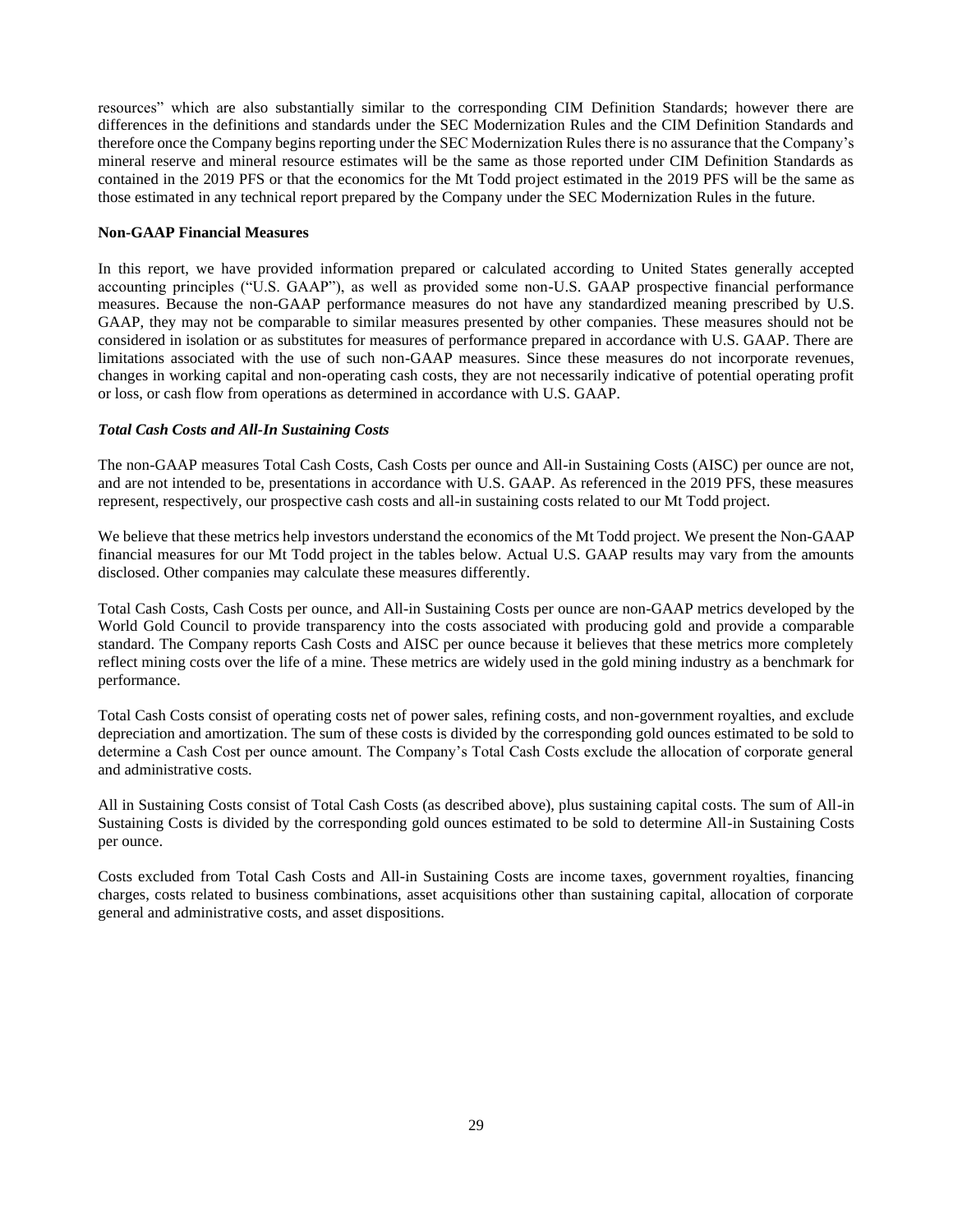The following table reconciles the Mt Todd Total Cash Costs, Cash Costs per ounce and AISC per ounce amounts with the Project costs described in the 2019 PFS.

|                           | <b>Units</b>    | Years 1-5 | Life of Mine (13<br>years) |
|---------------------------|-----------------|-----------|----------------------------|
| Payable Gold              | koz             | 2,476     | 5,305                      |
| <b>Operating Costs</b>    | <b>US\$000s</b> | 1,381,396 | 3,333,631                  |
| <b>Refining Cost</b>      | <b>US\$000s</b> | 7.910     | 17,075                     |
| Royalties                 | <b>US\$000s</b> | 33,420    | 71,615                     |
| <b>Cash Costs</b>         | <b>US\$000s</b> | 1,422,726 | 3,422,321                  |
| Cash Cost per ounce       | $US\%$ /oz      | \$575     | \$645                      |
| <b>Sustaining Capital</b> | <b>US\$000s</b> | 279,569   | 536,176                    |
| All-In-Sustaining Costs   | <b>US\$000s</b> | 1,702,294 | 3,958,497                  |
| AISC per ounce            | $US\%$ /oz      | \$688     | \$746                      |

# <span id="page-29-0"></span>**ITEM 4. CONTROLS AND PROCEDURES.**

# **Disclosure Controls and Procedures.**

At the end of the period covered by this quarterly report on Form 10-Q for the three and nine months ended September 30, 2020, an evaluation was carried out under the supervision of and with the participation of our management, including the Chief Executive Officer ("CEO") and Chief Financial Officer ("CFO"), of the effectiveness of the design and operations of our disclosure controls and procedures (as defined in Rule 13a-15(e) and Rule 15d-15(e) under the Exchange Act). Based on that evaluation, the CEO and the CFO have concluded that as of the end of the period covered by this quarterly report, our disclosure controls and procedures were effective in ensuring that: (i) information required to be disclosed by us in reports that we file or submit to the SEC under the Exchange Act is recorded, processed, summarized and reported within the time periods specified in applicable rules and forms and (ii) material information required to be disclosed in our reports filed under the Exchange Act is accumulated and communicated to our management, including our CEO and CFO, as appropriate, to allow for accurate and timely decisions regarding required disclosure.

#### **Changes in Internal Control over Financial Reporting**

There has been no change in our internal control over financial reporting during the quarter ended September 30, 2020, that has materially affected, or is reasonably likely to materially affect, our internal control over financial reporting.

# <span id="page-29-2"></span><span id="page-29-1"></span>**PART II**

# **ITEM 1. LEGAL PROCEEDINGS.**

We are not aware of any material pending or threatened litigation or of any proceedings known to be contemplated by governmental authorities and/or other parties that are, or would be, likely to have a material adverse effect upon us or our operations, taken as a whole.

# <span id="page-29-3"></span>**ITEM 1A. RISK FACTORS.**

There have been no material changes from the risk factors set forth in our Annual Report on Form 10-K for the year ended December 31, 2019 as filed with the SEC and Canadian securities regulatory authorities in February 2020, except:

# *Direct and indirect consequences of the COVID-19 pandemic may have material adverse consequences.*

The COVID-19 pandemic is having a material adverse effect on the global economy, which has impacted the natural resource sector and Vista. Vista is incurring ongoing costs while certain corporate objectives, including efforts to seek a strategic development partner, are delayed. If a significant portion of our workforce becomes unable to work or travel to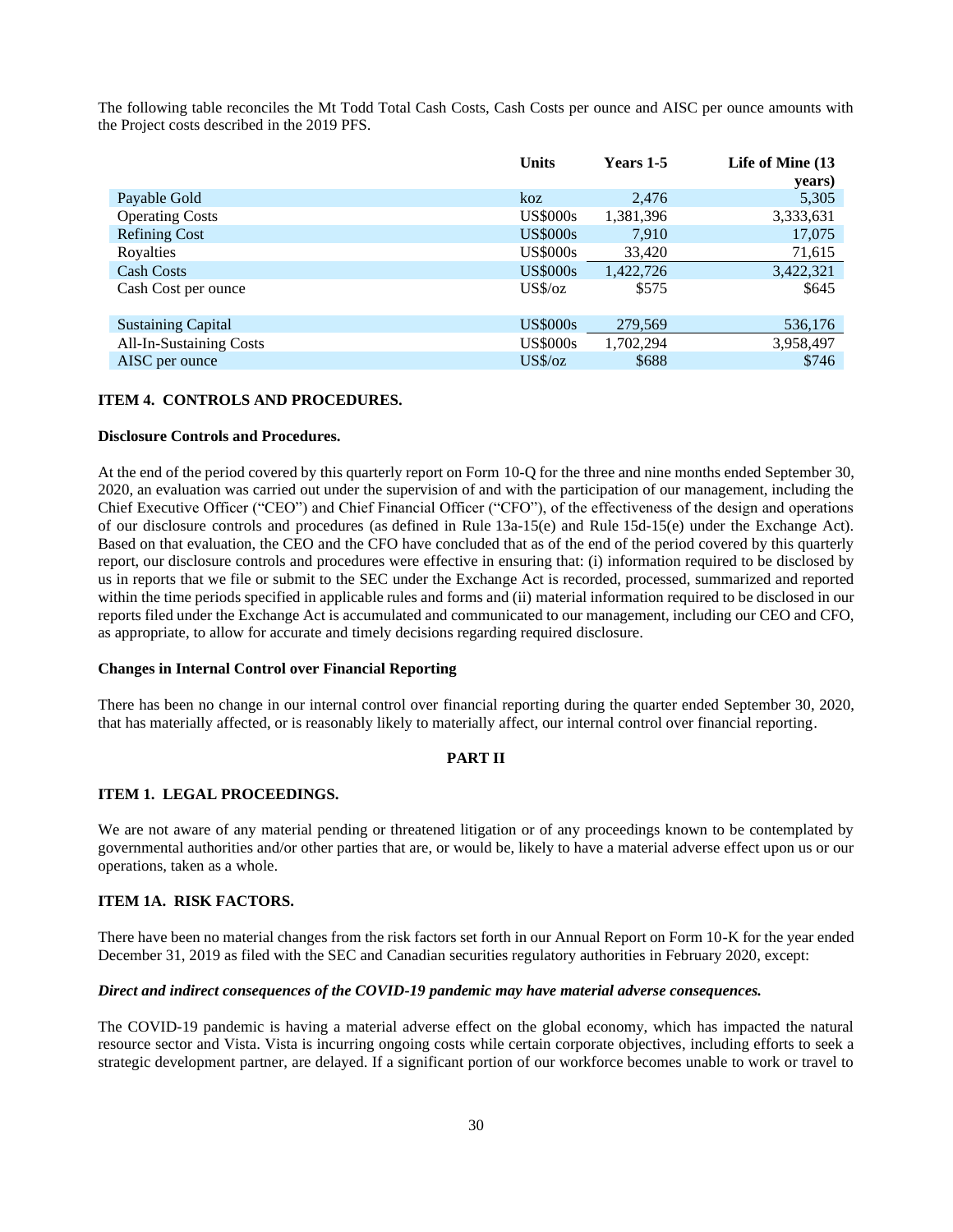our operations due to illness or state or federal government restrictions (including travel restrictions and "shelter-in-place" and similar orders), we may be forced to reduce or suspend activities at Mt Todd or our offices, which could limit currently ongoing activities. Illnesses or government restrictions, including the closure of national borders, related to COVID-19 also may disrupt the supply of raw goods, equipment, supplies and services upon which our operations rely. These conditions will require working capital not previously anticipated, which may adversely affect our liquidity and ability to source additional working capital on reasonable terms. Extended delays will continue to affect our liquidity and capital resources and may ultimately have a material adverse effect on both short-term and long-term financial position and results of operations. To the extent the COVID-19 pandemic adversely affects our business and financial results, it may also have the effect of heightening many of the other risks described in this "Risk Factors" section and those set forth under the caption "Risk Factors" in Item 1A of Part I of our Annual Report on Form 10-K for the year ended December 31, 2019, such as those relating to our operations and financial condition. Because of the highly uncertain and dynamic nature of events relating to the COVID-19 pandemic, it is not currently possible to estimate the impact of the pandemic on our business. However, these effects could have a material impact on our operations, and we will continue to monitor the COVID-19 situation closely.

# <span id="page-30-0"></span>**ITEM 2. UNREGISTERED SALES OF EQUITY SECURITIES AND USE OF PROCEEDS.**

None.

# <span id="page-30-1"></span>**ITEM 3. DEFAULTS UPON SENIOR SECURITIES.**

None.

# <span id="page-30-2"></span>**ITEM 4. MINE SAFETY DISCLOSURE.**

We consider health, safety and environmental stewardship to be a core value for us.

Pursuant to Section 1503(a) of the United States *Dodd-Frank Wall Street Reform and Consumer Protection Act of 2011* (the "Dodd-Frank Act"), issuers that are operators, or that have a subsidiary that is an operator, of a coal or other mine in the United States are required to disclose in their periodic reports filed with the SEC information regarding specified health and safety violations, orders and citations, related assessments and legal actions, and mining-related fatalities under the regulation of the Federal Mine Safety and Health Administration ("MSHA") under the *United States Federal Mine Safety and Health Act of 1977* (the "Mine Act"). During the nine months ended September 30, 2020, we had no U.S. properties subject to regulation by the MSHA under the Mine Act and consequently no disclosure is required under Section 1503(a) of the Dodd-Frank Act.

# <span id="page-30-3"></span>**ITEM 5. OTHER INFORMATION.**

None.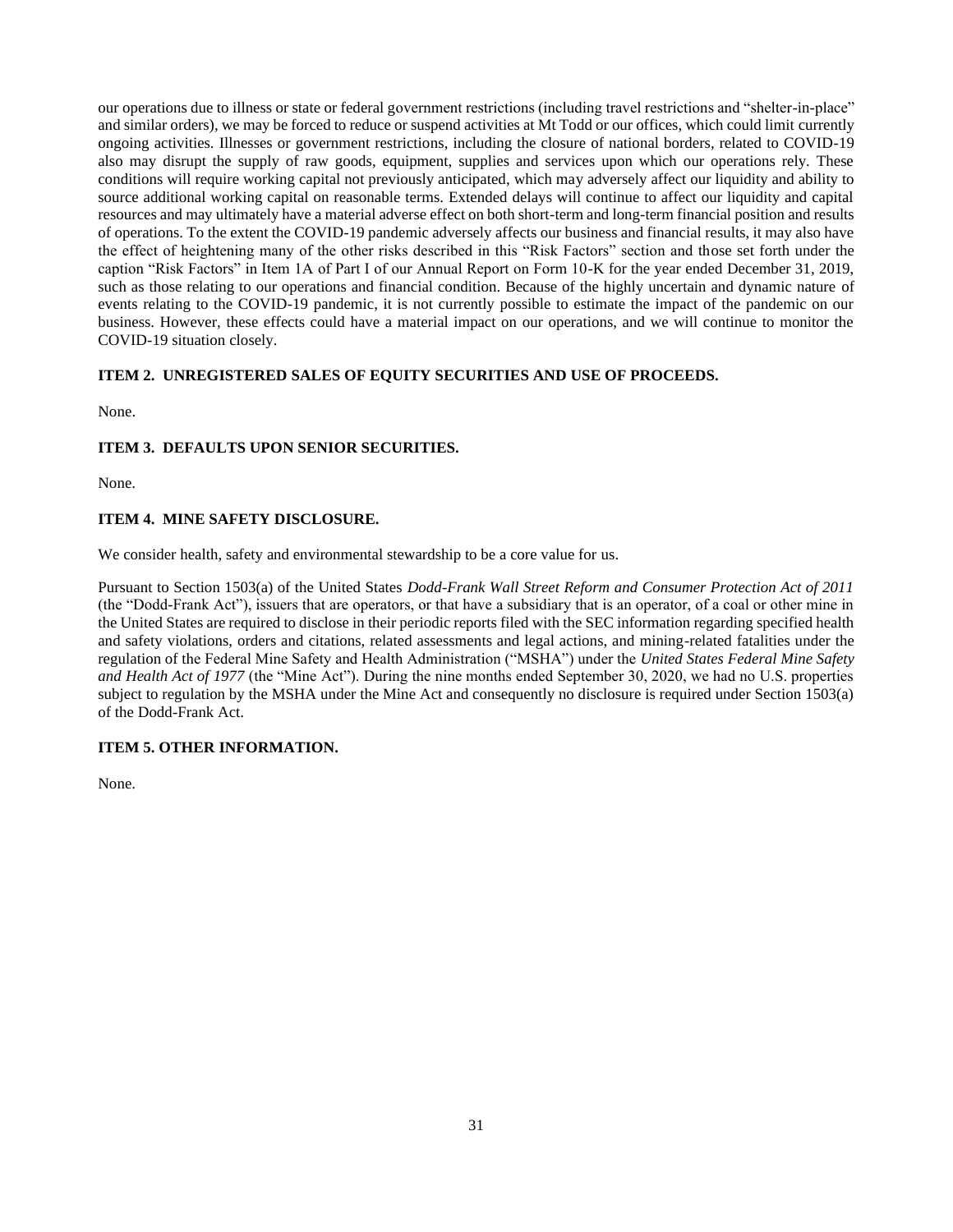# **ITEM 6. EXHIBITS.**

# *Exhibits*

<span id="page-31-0"></span>The following exhibits are filed as part of this report:

| <b>Exhibit</b>         |                                                                                                                                                                                                                                             |
|------------------------|---------------------------------------------------------------------------------------------------------------------------------------------------------------------------------------------------------------------------------------------|
| <b>Number</b>          | <b>Description</b>                                                                                                                                                                                                                          |
| 3.01                   | Certificate of Continuation, previously filed as Exhibit 3.1 to the Corporation's Form 8-K filed with the<br>Commission on June 12, 2013 and incorporated by reference herein (File No. 1-9025)                                             |
| 3.02                   | Notice of Articles, previously filed as Exhibit 3.2 to the Corporation's Form 8-K filed with the Commission on<br>June 12, 2013 and incorporated herein by reference (File No. 1-9025)                                                      |
| 3.03                   | Articles, previously filed as Exhibit 3.3 to the Corporation's Form 8-K filed with the Commission on June 12, 2013<br>and incorporated herein by reference (File No. 1-9025)                                                                |
| $23.1*$                | <b>Consent of John Rozelle</b>                                                                                                                                                                                                              |
| $23.2*$                | Consent of Rex Bryan                                                                                                                                                                                                                        |
| $23.3*$                | Consent of Thomas Dyer                                                                                                                                                                                                                      |
| $23.4*$                | Consent of Deepak Malhotra                                                                                                                                                                                                                  |
| $31.1*$                | Certification of Chief Executive Officer pursuant to Rule 13a-14(a) under the Securities Exchange Act of 1934, as<br>amended                                                                                                                |
| $31.2*$                | Certification of Chief Financial Officer pursuant to Rule 13a-14(a) under the Securities Exchange Act of 1934, as<br>amended                                                                                                                |
| $32.1*$                | Certification of Chief Executive Officer pursuant to 18 U.S.C. Section 1350, as adopted pursuant to Section 906 of<br>the Sarbanes-Oxley Act of 2002                                                                                        |
| $32.2*$                | Certification of Chief Financial Officer pursuant to 18 U.S.C. Section 1350, as adopted pursuant to Section 906 of<br>the Sarbanes-Oxley Act of 2002                                                                                        |
| 101.INS <sup>(1)</sup> | XBRL Instance Document – the instance document does not appear in the Interactive Data File because its XBRL<br>tags are embedded within the Inline XBRL document.                                                                          |
| 101.SCH <sup>(1)</sup> | XBRL Taxonomy Extension - Schema                                                                                                                                                                                                            |
| 101.CAL <sup>(1)</sup> | <b>XBRL Taxonomy Extension – Calculations</b>                                                                                                                                                                                               |
| $101.DEF^{(1)}$        | <b>XBRL Taxonomy Extension – Definitions</b>                                                                                                                                                                                                |
| 101.LAB <sup>(1)</sup> | <b>XBRL Taxonomy Extension - Labels</b>                                                                                                                                                                                                     |
| $101.PRE^{(1)}$<br>104 | <b>XBRL Taxonomy Extension – Presentations</b><br>Cover Page Interactive Data File—the cover page interactive data file does not appear in the Interactive Data File<br>because its XBRL tags are embedded within the Inline XBRL document. |

\* - Filed herewith

<sup>(1)</sup> Submitted electronically herewith. Attached as Exhibit 101 to this report are the following formatted in XBRL (Extensible Business Reporting Language): (i) Condensed Consolidated Statements of Income/(Loss) for the three and nine months ended September 30, 2020 and 2019, (ii) Condensed Consolidated Balance Sheets at September 30, 2020 and December 31, 2019, (iii) Condensed Consolidated Statements of Cash Flows for the nine months ended September 30, 2020 and 2019, and (iv) Notes to Condensed Consolidated Financial Statements.